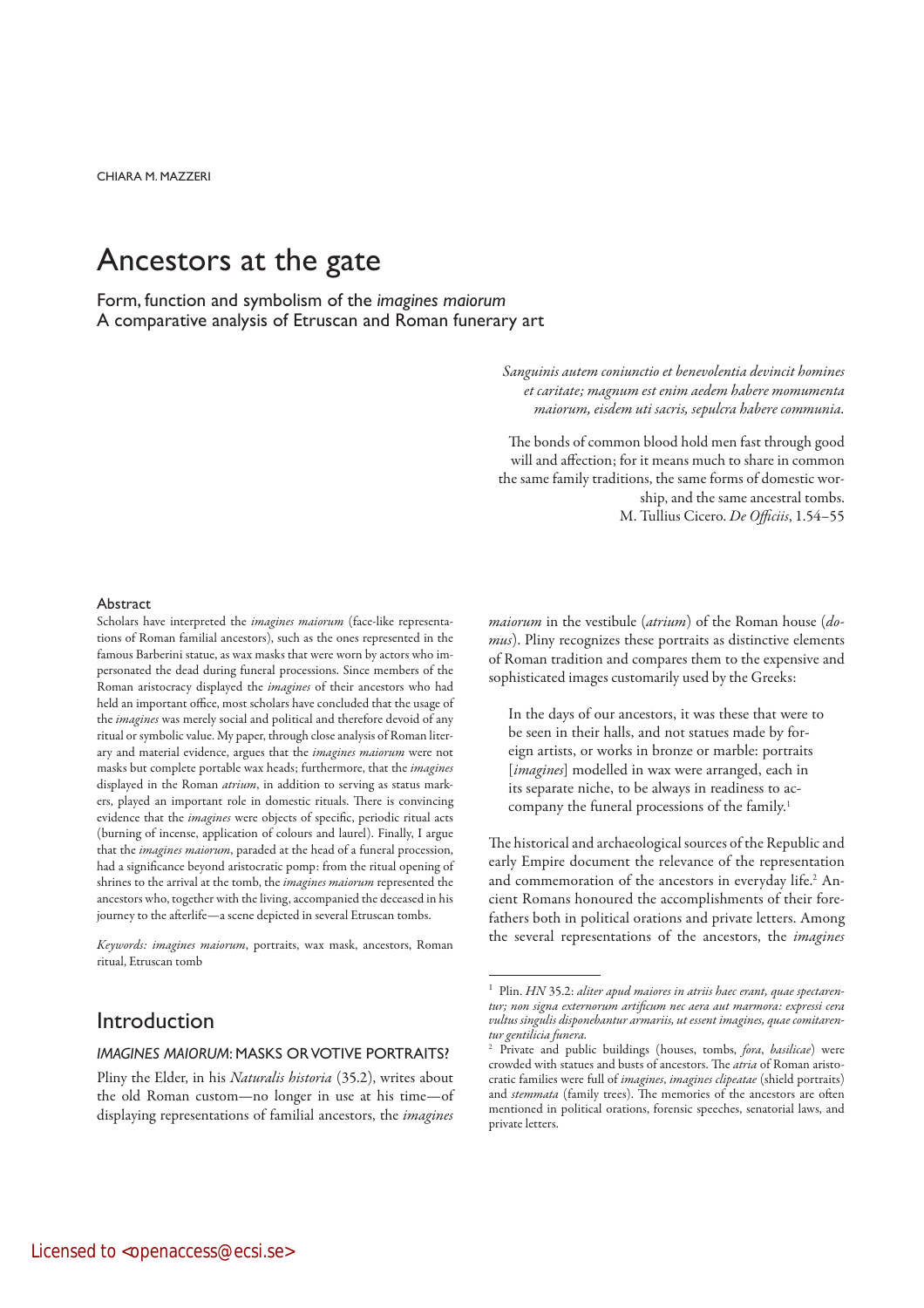*maiorum* were strongly linked to Roman identity. As exemplified by the statue of the Togatus Barberini, they constituted the visual representation of the continuity between past and present generations, the most tangible symbol of the *mos maiorum*, the hallowed "ancestral custom" (*Fig. 1*). The usage of *imagines*, which is first documented at the end of the 3rd century BC, reached its peak between the 2nd and the 1st century BC, and declined in the 1st century AD, when Pliny laments that the *imagines maiorum* were no longer popular.3

In assessing the importance of the *imagines*, modern scholarship has hitherto concentrated on their public, social, and political aspects.4 Scholars have interpreted them as especially aimed at the establishment and prominent display of a family's status thereby defining their function as overtly political, since the boasting of ancestors who had served in illustrious offices reinforced the legitimacy of political aspirations.5 Conversely, this paper argues that Roman ancestral *imagines*, in addition to serving as status markers, played an important role in domestic rituals, which probably harkened back to archaic Etruscan funerary traditions that predated, influenced, and overlapped with Roman archaic religion. These practices included rites of passage, protective and apotropaic rituals, and elaborate funerary commemorations. The civilization of the Etruscans exerted a strong influence on Rome's culture, especially at the end of the monarchy.<sup>6</sup> Since, between the Republic and the Principate, Rome began to formalize a national identity that emphasized the centrality of family and the uniqueness of its moral traditions, it could not explicitly acknowledge

<sup>&</sup>lt;sup>6</sup> According to the tradition, the last three Roman kings, Tarquinius Priscus, Servius Tullius, and Tarquinius Superbus, were of Etruscan descent. It is especially at the end of the monarchic period that Etruscan and Roman culture had a close relationship. At the end of the 6th century Etruscan workshops built the Temple dedicated to Jupiter Optimus Maximus on the Capitoline Hill in Rome. Famously Rome acquired from the Etruscan neighbours important symbols of political power such as the curule ivory chair, the lictors, or royal attendants, and the art of haruspicy; Livy, I.3–5. See Bandinelli-Torelli 2008; Bianchi Bandinelli 1969, 1982; Torelli 1985.



*Fig. 1. Barberini statue, early Augustan age, Montemartini Museum, Rome. Published with permission of the Sovraintendenza Capitolina ai Beni Culturali, Musei Capitolini, Centrale Montemartini, Roma.*

<sup>3</sup> The earliest sources include Pl. *Am*. 458 and Polyb. 6.53–54. Most of the historical sources that make references to the *imagines maiorum* are in the 2nd century BC and Livy mentions the high demand for wax in the 2nd century BC (Livy, 40.34.12; 42.7.2). The *imagines* vanished rapidly from aristocratic *atria* and funerals under the Julio-Claudian emperors, see: Zadoks-Josephus Jitta 1932, 61; Drerup 1980, 105; Flower 1996, 223.

<sup>4</sup> Zadoks-Josephus Jitta 1932, 41; Dumézil 1977, 321; Gruen 1992, 154; Flower 1996, 2, 90.

<sup>5</sup> As an example of association of the *imagines maiorum* with one's aristocratic credential, see Sall. *Iug.* 85.29–30: Marius's speech: "I am not able to inspire confidence by parading the *imagines* or triumphs or consulships of my ancestors, but, as need arises, I can show spears and standards presented for valour, medals, other military decorations, and besides the scars on the front of my body. There are my *imagines*, these my nobility, not inherited as in their case, but which I myself strove to acquire through many labours and dangers."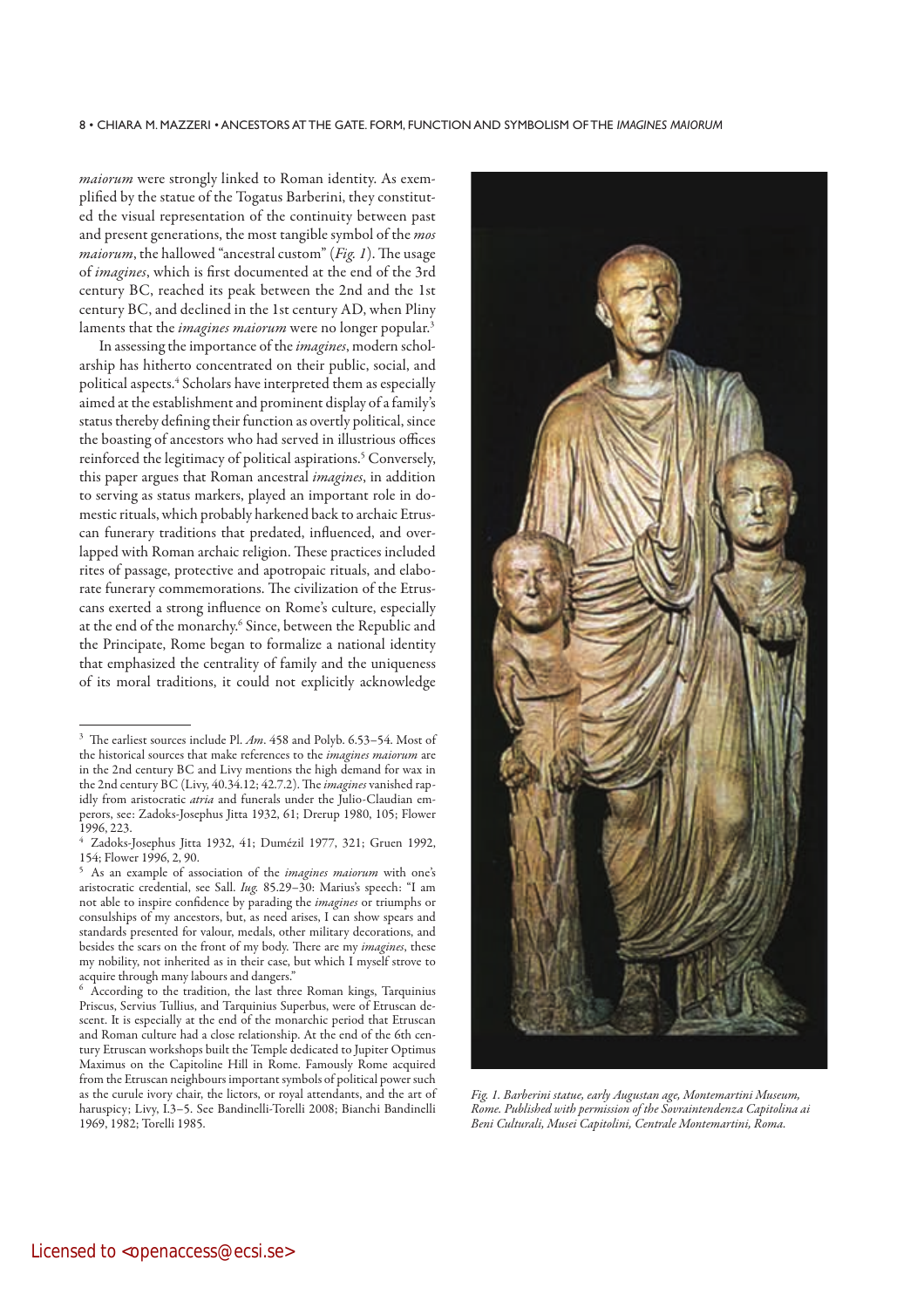the persistence of Etruscan or Italic elements in its beliefs and practices. However, I believe that if we look beyond public ceremonies and official propaganda, ancient traditions that were probably shared by most people of the Italian peninsula survived in the private sphere of Roman life. Thus, my paper analyses these instances of continuity between Roman and Etruscan domestic practices, insofar as they are evident from material culture. In doing so, my research attempts to shed new light on some controversial aspects concerning the appearance and the function of the *imagines maiorum* in the aristocratic domestic and funeral contexts.

### *Imagines*' appearance

Surprisingly, in my opinion there still seems to be consistent scholarly confusion about both the definition of the term *imagines* and the description of what kind of objects they were. Therefore the disambiguation of the meanings of the *imagines maiorum* in different contexts represents a preliminary element of this essay. Scholars have customarily translated *imagines maiorum* as "ancestor masks" worn by actors impersonating ancestors.7 The ancient sources frequently refer to *imagines maiorum* (almost 150 times) as a familiar presence in the aristocratic houses of Republican Rome. These representations must have been such an ordinary sight that ancient authors never described them and their usage in great detail. Unfortunately, the extant pieces of archaeological evidence that can be correlated with the *imagines maiorum* mentioned in the historical sources are few and have been interpreted with a fair amount of controversy, primarily because they do not show that the *imagines maiorum* were actually masks.8 Although Latin authors never used the Latin term for masks, *personae*, the translation of *imagines maiorum* as "masks" has become customary. Among ancient authors, only Polybius and Pliny devote some words to describe these *imagines*. For Polybius they represented human faces (εἰκών ἐστι πρόσωπον), whereas Pliny mentions that these portraits were made of wax (*expressi cera vultus*).9 Other authors simply referred to them using terms such as *imago* (image), *vultus* (face), *cera* (wax), *effigies* (effigy), πρόσωπον (face), εἰκών (image), without providing any specific physical description of the *imagines*. 10

What is instead certain is that ancient sources clearly set the *imagines maiorum* apart from other portraits of ancestors, such as busts, statues, and *hermai*. They belonged to a distinct category of objects. Pliny lists the *imagines* as the most prominent among all the representation of ancestors displayed in the *atrium* such as paintings (*imagines pictae*), family trees (*stemmata*), and shield portraits (*imagines clipeatae*), busts, and statues.11 Further evidence is the *senatus consultum* of AD 20, which, in declaring the *damnatio memoriae* of the senator Gnaeus Piso, ordered his family, the Calpurniae, to destroy all portraits of him and mentioned Piso's *imago* as a distinct item in a list that also included his statues and busts.<sup>12</sup>

There are very few extant physical remains that have been recognized as *imagines maiorum* or as the shrines in which they were contained. The rest of the material evidence consists of representations of *imagines maiorum* in reliefs and statues.

The two masonry shrines with niches found in Pompeii (respectively in the House of Menander and the House of Balbus) do not contribute to a definitive understanding of the original physical appearance of the *imagines maiorum.*<sup>13</sup> Unfortunately the heads obtained from the plaster casts made from the cavities left by the original objects reveal primitive manufacture and undistinguishable features (*Fig. 2*).14

Fortunately, the famous Barberini statue of the early Augustan age provides a clearer idea about the possible appearance of the *imagines maiorum* (*Fig. 1*). It shows a man in a toga solemnly holding in his hands the representations of two human heads. The strong similarities among the three faces suggest that the men might have been related. Therefore, scholars have interpreted the statue as the portrait of a nobleman (*patricius)* with the *imagines* of his ancestors, probably the father and the paternal grandfather.<sup>15</sup> Because of the indi-

<sup>7</sup> Zadoks-Josephus Jitta 1932, 22; Dumézil 1977, 320; Drerup 1980, 84–85; Price 1987, 64–65; Gruen 1992, 154; Flower 1996, 59.

<sup>8</sup> Barberini *Togatus*; shrines in Pompeii (in the *exedra 25* in House of Menander, and in the *atrium* of the House of Balbus); marble grave reliefs in the National Museum of Copenhagen; wax face from a tomb in Cuma; Vienna Cameo.

<sup>9</sup> Polyb. 6.53.5; Plin. *HN* 35.2.

<sup>10</sup>*Imago/imagines*: Cic. *Cael.* 33–34; Cic. *Clu.* 72; Cic. *Agr.* 2.1; Cic. *Mil.* 86; Cic. *Mur.* 88; Cic. *Sul.* 88; Porph.; Sall. *Iug.* 4.5 and 85.10;

Sen. *Con.* 2.3.6, and 7.6.10; Suet. *Ves.* 1.1; Tac. *Ann.* 3.5 and 6.1.2; Livy, 1.34.6; 1.47.4; 38.56.12–13. *Vultus*: Juv. 8.19; Plin. *HN* 35.6; Mart. 7.44. *Cera*: Ov. *Am.* 1.8.65–66; Ov. *Fast.* 1.589–592; Sall. *Jug.* 4.5–6. *Effigies:* SHA *Alex. Sev*. 29.2; V. Max. 5.8.3; Tac. *Ann.* 3.5. πρόσωπον (face)*,* εἰκών (image): Polyb. 6.53.6; Diod. 3.25.2; Dio Cass. 56.46.4–5.

<sup>11</sup> Plin. *HN* 35.4–14.

<sup>12</sup>*Senatus consultum de Cn. Pisone patre* (10 December, AD 20, Spain). <sup>13</sup> There are different interpretations regarding the shrine in House of Menander, exedra 25. Some scholars assert that it is an ancestor shrine for the *imagines maiorum*: Maiuri 1933, 98–106; Boyce 1937, 28; Orr 1972, 117; Giacobello 2008, 61, 71, 256; Drerup 1980, 98; Clarke 1991, 192. Other scholars do not accept this interpretation: Flower 1996, 42. The House of Menander at the time of the destruction belonged to the important Roman *gens* of Poppaea, the family of Nero's wife, see Flower 1996, 42; Giacobello 2008, 72.

 $^{\rm 14}$  Drerup thinks that the heads in the shrine in the House of Menander were made in wood and wax, so that with the high temperature of the volcanic eruption the wax was compressed and melted with the wood part. This may explain why the plaster casts have this primitive appearance, and why they are under life size. Drerup 1980, 99.

<sup>15</sup> Zadoks-Josephus Jitta 1932, 45–46; Bianchi Bandinelli 1969, 80–81; Gruen 1992, 155; Flower 1996, 5–6.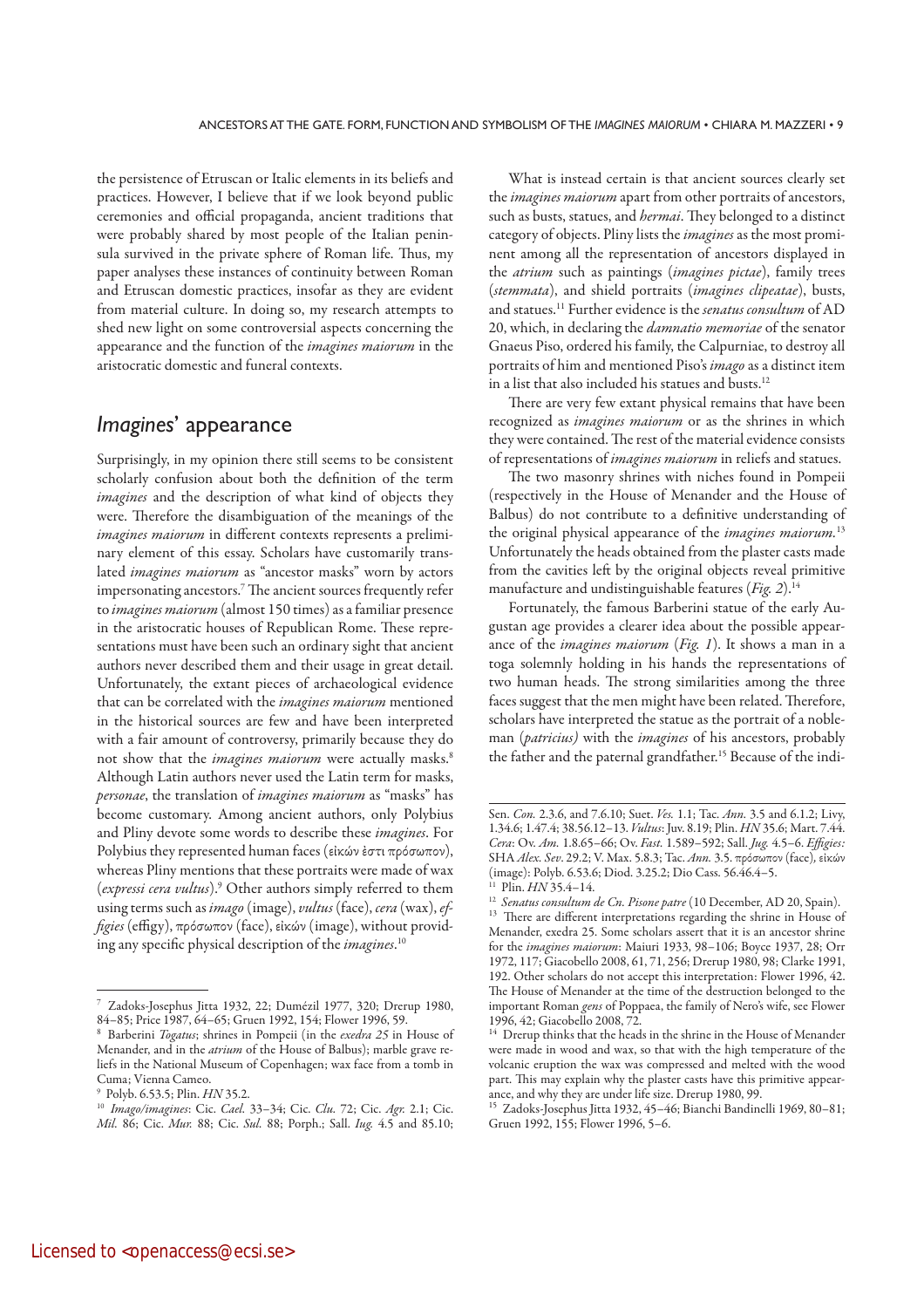$10 \cdot$  CHIARA M. MAZZERI • ANCESTORS AT THE GATE, FORM, FUNCTION AND SYMBOLISM OF THE IMAGINES MAIORUM



*Fig. 2. Ancestral shrine with ancestors'* imagines *in exedra 25, House of Menander, Pompeii. Published with permission of the Ministero dei Beni e delle Attivita' Culturali e del Turismo, Soprintendenza Speciale per i Beni Archeologici di Pompei, Ercolano e Stabia.*

vidualized appearance of the two portraits, some scholars hypothesized that the *imagines* were moulded using a direct cast taken of the face of the deceased.<sup>16</sup> Erich Gruen has instead suggested that the two heads of the Barberini statue, doubtlessly ancestral *imagines*, were created when the subjects were still alive, since both of them feature open eyes and no signs of *rigor mortis.*<sup>17</sup>

Furthermore, the fact that the *togatus* is holding the head on the left with evident ease, has allowed scholars to infer that

the head must have been moulded in light material, such as wax (*cera*), a material to which the sources continuously make reference (e.g. *cera vultus*, εἰκὼν κηρίνη, "waxen face").18 Wax is an extremely perishable material, and as a result wax heads do not survive. The only extant example was discovered in 1852 in a tomb in Cuma and dated to the 2nd century AD (*Fig. 3*). This piece might help us to better understand the question of the interpretation of the Barberini heads as *imagines mariorum*. 19 The Cuma find represents an extremely realistic wax head, which accurately portrays a male face featuring open glass-paste eyes. This unique piece is made of two layers of wax.20 It reproduces a life-size whole head, is hollow (but cannot be worn as a mask) and preserves traces of colours on its surface.<sup>21</sup> For these reasons, the Cuma head might correspond to the two ancestral portraits displayed in the Barberini statue. Clearly enough, these three portraits represent complete heads—none of them is a mask representing only the front of the face.<sup>22</sup>

Historical sources, in describing the *imagines maiorum*, make no explicit reference to the idea that they were masks that an impersonator could wear. They simply recount that the *imagines* were placed in the *atrium*, or paraded in the funerary procession.23 Latin authors do write that the *imagines*, once decorated and taken out of the houses, occupied a prominent position in patrician funeral, yet never explicitly refer to impersonators wearing them.24 Scholars, in in-

<sup>16</sup> Zadoks-Josephus Jitta 1932, 48–49; Bianchi Bandinelli 1965, 26–27; Bianchi Bandinelli 1969, 80; Drerup 1980 85–86, 99; Swift 1923, 293. Latin authors also emphasize the fact that the *imagines*' features were realistic representations of the ancestors' face: Plin. *Ep.* 2.7.7; Cic. *De Rep.* 6.10.

<sup>17</sup> Gruen 1992, 152–156; also Flower 1996, 102.

<sup>18</sup> Plin. *HN* 35.2; Juv. 8.1–20; Mart. 7.44; Ov. *Am.* 1.8.65–66; Ov. *Fast.* 1.589–592; Sall. *Bell. Jug.* 4.5–6. The ease with which Livia, in the Vienna Cameo, seems to hold a reproduction of Augustus's head in her hand might suggest the use of wax.

The wax head was found in 1852 in a closed chamber tomb in the necropolis at Cuma (2nd century AD) by the archaeologist Giuseppe Fiorelli. Today it is in the Naples National Museum, Room 97. See Fiorelli 1853; Minervini 1853.

For the head of Cuma see: Zadoks-Josephus Jitta 1932, 54; Drerup 1980, 94; Gruen 1992, 155.

<sup>21</sup> Drerup 1980, 94–98; Gruen 1992, 154–155; Flower 1996, 6–7.

<sup>&</sup>lt;sup>22</sup> The representation of the whole head is also seen in the Vienna Cameo (where Livia holds in her hand the head of Augustus), and a marble grave relief in the National Museum of Copenhagen (inv. no. 1187) (*Fig. 5*).

<sup>23</sup> Latin authors who describe the *imago* or *imagines* in the aristocratic house mention only the position in the *atrium*, using the following verbs: *erat* ("was"), *disponebantur* ("were displayed"), *exornet* ("decorate"), *posita est in atriis* ("was set in the *atria*"). Plin. *Ep.* 3.3.6; Sen. *Ben.* 3.28.2;

<sup>&</sup>lt;sup>24</sup> Plin. *HN* 35.6: *imagines quae comitarentur gentilicia funera* ("the *imagines* which accompany the funeral"); Sen. *Con.* 1.6.3–4: *extulissent imagines* ("the *imagines* that accompany [the funeral of Pompey"]; Hor.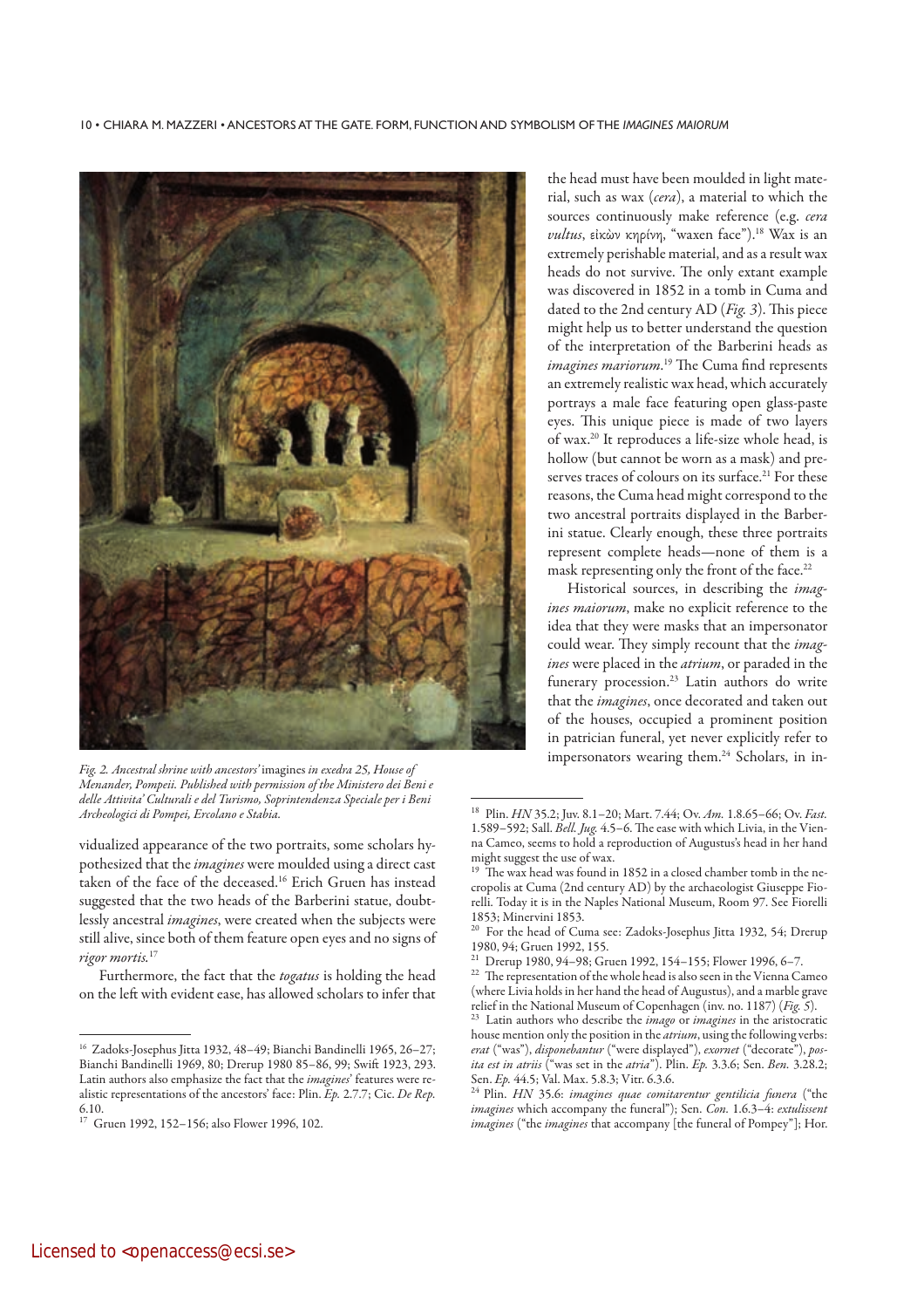terpreting the *imagines* as masks, have customarily referred to Polybius' famous description of a Roman funeral, carried out around 150 BC.<sup>25</sup> Scholars have perhaps relied too heavily on this passage and made assumptions based on a text that in fact describes events ambiguously. Furthermore, as a foreigner dealing with unfamiliar practices, the Greek Polybius might have misunderstood or overlooked important features of Roman funerals. If we examine the original text closely it is not at all clear that the *imagines* were masks:

They (the Roman family) open these imagines (ταύτας δὴ τὰς εἰκόνας) for the public sacrifices and decorate them and whenever a leading member of the family dies they bring (ἄγουσιν) [them] into the funeral, putting [them] around (περιτιθέντες) those who seem to be (δοκοῦσι) the most similar as possible (ὡς ὁμοιοτάτοις) (to the ancestors) according to height and general form.<sup>26</sup>

The passage above does not mention any term meaning "mask" but only a verb indicating that the *imagines* (εἰκόνας) "were put around" (περιτιθέντες), which does not exclude the possibility that the *imagines* were whole heads. Polybius does not use any term meaning "men" or "actors" impersonating the ancestors. Polybius's description is so vague that the only word that could imply impersonators of ancestors is contained in a masculine plural participle (δοκοῦσι) ("those who appear"). The historian refers to the *imagines* only through the use of demonstratives and verbs in the passive form, which suggests that these *imagines* did not walk through the procession by themselves.27 Polybius writes that the *imagines* were carried in

<sup>25</sup> Polybius, a citizen of Megalopolis, was deported during the 2nd century BC as political hostage to Rome where he became a close friend of the Scipio family.

27 Polyb. 6.53.7–9: "[7] They (οὗτοι) assume (προσαναλαμβάνουσιν) their costume in addition, if the person was a consul or praetor, a toga with a



*Fig. 3. Wax head of Cuma, 2nd century AD, Naples National Museum, Room 97. Photo published with permission of the Ministero dei Beni e delle Attivita' Culturali e del Turismo, Soprintendenza per i Beni Archeologici di Napoli.*

a chariot and placed on the chariot-board.28 The actual meaning of Polybius's account can be clarified in light of a passage in Valerius Maximus, according to which it can be argued that

*Epod.* 8.11–12: *funus atque imagines ducant triumphales tuum* ("Let the triumphal *imagines* lead your funeral"); Porph: *in funere autem nobilissimi cuisque solebant praeferri imagines maiorum eius* ("in the funeral procession of each most prominent member of the office-holding caste it was the custom for the *imagines* of his ancestors to be displayed"); Livy 38.56.12–13: *imago sua triumphali ornatu e templo Iovis optimi maximi exiret* ("the *imago* leaves from the temple of Jupiter Optimus Maximus"); Tac. *Ann.* 3.5: *circumfusas lecto Claudiorum Iuliorumque imagines*, ("the *imagines* had surrounded the casket"); Tac. *Ann.* 3.76: *viginti clarissimarum familiarum imagines antelatae sunt*, ("the *imagines* of the illustrious men of the family preceded"); Val. Max. 4.1: *voluerunt imaginem eius triumphali ornatu indutam capitolinis pulvinaribus adplicare*, ("the Roman citizens wanted to place the *imago* [of Scipio], dressed in triumphal dress, at the banquet of the Gods of the Capitoline Temple").

<sup>26</sup> Translation my own. Polyb. 6.53.6: ταύτας δὴ τὰς εἰκόνας ἔν τε ταῖς δημοτελέσι θυσίαις ἀνοίγοντες κοσμοῦσι φιλοτίμως, ἐπάν τε τῶν οἰκείων μεταλλάξῃ τις ἐπιφανής, ἄγουσιν εἰς τὴν ἐκφοράν, περιτιθέντες ὡς ὁμοιοτάτοις εἶναι δοκοῦσι κατά τε τὸ μέγεθος καὶ τὴν ἄλλην περικοπήν.

purple border, if a censor, the all-purple toga, but if someone had celebrated a triumph or done something like that, a gold embroidered toga. 8] They (οὗτοι) were carried on wagons (πορεύονται) and the rods and axes and the other customary equipment of those in power accompanies them according to the dignity befitting the rank and station achieved by each man in politics during his lifetime. [9] All of them are seated (καθέζονται πάντες) in order (ἑξῆς) on ivory chariot-boards (ἐπὶ δίφρων ἐλεφαντίνων)." [Translation my own]. Greek text: 6.53.7–9: [7] οὗτοι δε προσαναλαμβάνουσιν έσθητας, έὰν μεν ύπατος ἠ στρατηγὸς ἡ γεγονώς, περιπορφύρους, ἐὰν δὲ τιμητής, πορφυρᾶς, ἐὰν δὲ καὶ τεθριαμβευκὼς ἤ τι τοιοῦτον κατειργασμένος, διαχρύσους.[8] αὐτοὶ μὲν οὖν ἐφ᾽ ἁρμάτων οὗτοι πορεύονται, ῥάβδοι δὲ καὶ πελέκεις καὶ τἄλλα τὰ ταῖς ἀρχαῖς εἰωθότα συμπαρακεῖσθαι προηγεῖται κατὰ τὴν ἀξίαν ἑκάστῳ τῆς γεγενημένης κατὰ τὸν βίον ἐν τῇ πολιτείᾳ προαγωγῆς ὅταν δ᾽ ἐπὶ τοὺς ἐμβόλους ἔλθωσι, [9] καθέζονται πάντες ἑξῆς ἐπὶ δίφρων ἐλεφαντίνων. οὗ κάλλιον οὐκ εὐμαρὲς ἰδεῖν θέαμα νέῳ φιλοδόξῳ καὶ φιλαγάθῳ.

<sup>28</sup> After the *imagines* arrive at the forum, they are described as seated "ἐπὶ δίφρων ἐλεφαντίνων" (Polyb. 6.53.9). This phrase is usually translated as "on ivory chairs" but it can also be translated as "on the ivory chariotboards" a seat inside the chariot, suggesting that perhaps the *imagines* remain placed in the chariot.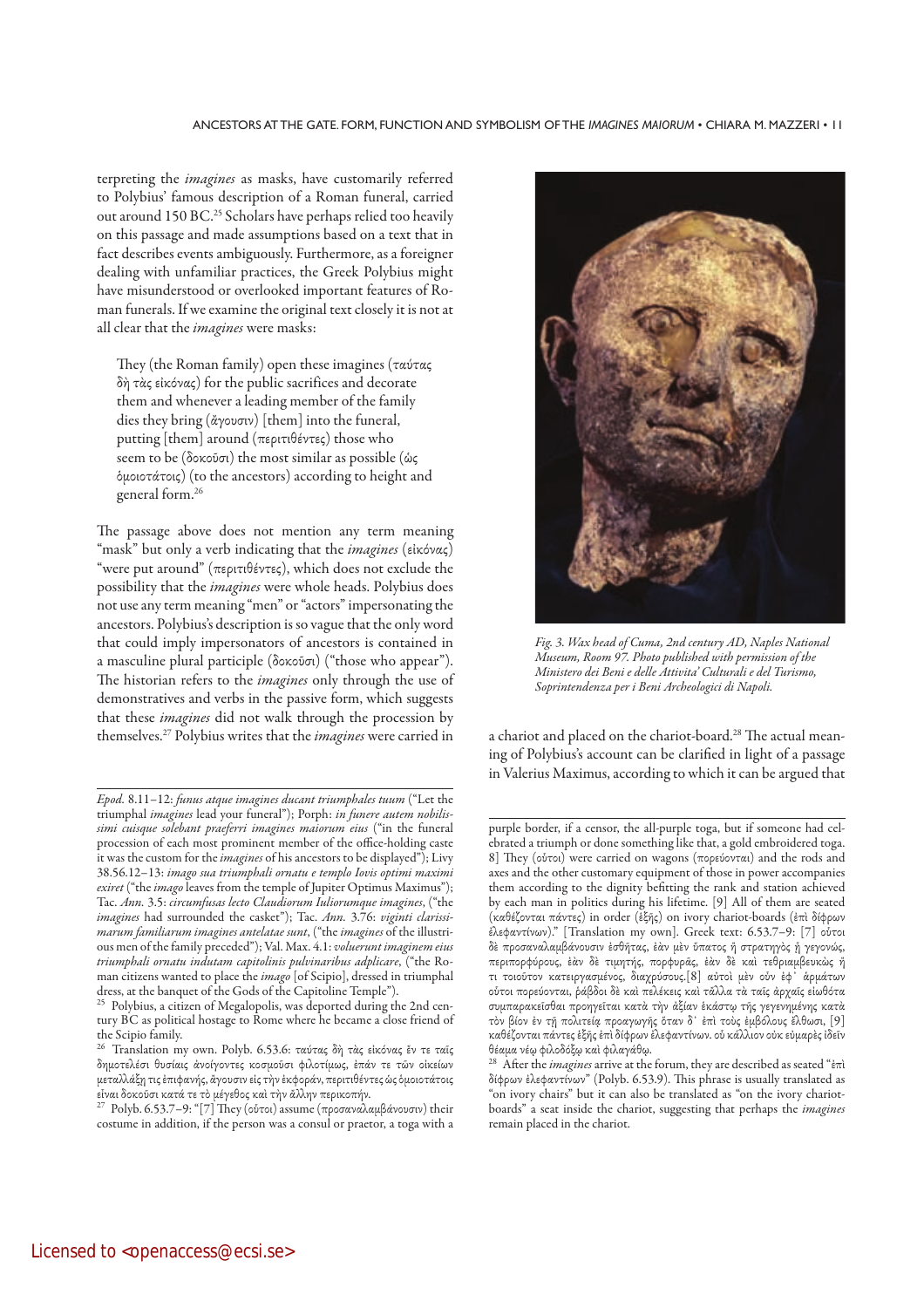the *imagines* were not a mask worn by a person but a whole head.29 The historian recounts an episode in which Roman citizens asked for the *imago* of Scipio Africanus to be wrapped in a triumphal dress and then placed among the gods in the Capitoline Temple. This passage is comprehensible only if we interpret Scipio's *imago* as a head put on a dummy, since it is difficult to believe that the Romans would have left a human being (a lowly actor) in a hallowed place such as the *cella* of Jupiter's temple on the Capitoline Hill.<sup>30</sup>

In my opinion, the misunderstanding about the nature and usage of the *imagines maiorum* can be traced back to a passage in which Suetonius (70–120 BC) describes Vespasian's funeral and that scholars have used it to complement the lacunae of Polybius's account.<sup>31</sup> In this episode, Suetonius does not focus on main stages of the emperor's funeral procession but on a comic diversion, in which an actor, a certain Favor, mocks the proverbial stinginess of the recently deceased Flavian emperor by wearing a mask that reproduced his features. In this case, it is clear enough that the historian is not describing the solemn phases of the *pompa funebris* and the procession of the *imagines maiorum*. Suetonius, in such an instance, explicitly mentions an actor wearing a *persona*—undoubtedly a mask, whereas in previous passages, he had already used *imagines maiorum* in order refer to the honourable representations of ancestors I interpret as full heads.32

In conclusion, both archaeological and historical sources describe the *imagines maiorum* as life-size representations of the face of ancestors depicted as living men. Although scholars have referred to them as "masks", there is no explicit evidence to support this interpretation. Through close analysis of literary and material evidence, I have demonstrated that the *imagines* were not masks, but complete, portable wax heads. Finally, while it is not yet possible to establish by whom and in what way they were carried and paraded during funeral processions, it is certain that the *imagines maiorum* is that they were light, portable objects made of wax.

# The *imagines maiorum* and their function: new hypotheses

As we have seen, literary sources mention the presence of the *imagines maiorum* in two contexts: the vestibule (*atrium*) of Roman houses and the funerary procession (*pompa funebris*). In this section I examine the function of the *imagines* in these two contexts.

### THE DOMESTIC CONTEXT: THE LOCATION AND ROLE OF THE *IMAGINES*

Pliny describes the ancestor *imagines*, as displayed in separate shrines (*armaria*) in the *atrium*. 33 Other authors such as Seneca, Ovid, Vitruvius, and Valerius Maximus mention that the *imagines* were paraded in the *atrium* of aristocratic houses.<sup>34</sup> Archaeological evidence seems to support these historical accounts. For example, the ancestor shrine of the House of Balbus in Pompeii was found in the *atrium*. 35 A temple-shaped wooden shrine, which some scholars interpret as an ancestor *armarium*, was found in one wing (*ala)* of the *atrium* of the House of the Bicentenary at Herculaneum.<sup>36</sup> John R. Clark and Harriet I. Flower have explained that the presence of ancestor shrines in the colonnaded garden (peristyle)of the House of Menander in Pompeii is connected to the change in architectural fashion of the 1st century AD, when, due to Hellenistic influence, the peristyle replaced the function of the typical Roman *atrium*. 37

Scholars have hitherto emphasized the social and political function of the *atrium*, in that it represented the place where

<sup>29</sup> Val. Max. 4.1.6: *Voluerunt illi statuas in comituo, in rostris, in curia, in ipsa denique Iovis optimi maximi cella ponere, voluerunt imaginem eius triumphali ornatu indutam Capitolinis pulvinaribus adplicare.* ("They [the Romans] wanted to put statues of him [Scipio Africanus] in the co*mitium*, at the *rostra*, in the senate house, and in the very cult room of Jupiter Optimus Maximus. They wanted to place his *imago* dressed in triumphal dress at the banquet of the gods on the Capitoline"); Val. Max. 8.15.1: *Itaque quod hodieque eximium capit adiciam. Imaginem in cella Iovis optimi maximi positam habet, quae, quotienscumque funus aliquod Corneliae gentis celebrandum est, inde petitur, unique illi instar atrii Capitolium est*. ("Consequently, I shall add what he especially has even today. He [Scipio Africanus] has his *imago* put up in the cult room of Jupiter Optimus Maximus and whenever a funeral is held by the family of the Cornelii, it is fetched from there. For him alone, the Capitoline Temple is like his *atrium*"); also App. *Hisp*. 89.

The use of dummies instead of corpses in the funeral procession was not uncommon in ancient Rome. Appianus reports that since the real body of Caesar was not to be seen, a wax effigy of his body was shown and could be turned around by a mechanical device (App. *B Civ.* 2.147). 31 Suet. *Ves.* 19.2: *Sed et in funere Favor archimimus personam eius ferens imitansque, ut est mos, facta ac dicta vivi, interrogatis palam procuratoribus, quanti funus et pompa constaret, ut audit sestertium centiens, exclamavit, centum sibi sestertia darent ac se vel in Tiberim proicerent.* ("But also in his [Vespasianus's] funeral procession Favor, the mime actor who wore his mask and imitated his deeds and words when he was alive, as is the custom. He publicly asked the procurators how much the funeral and procession cost. When he heard ten million sesterces, he called out that they should give him 100,000 and even throw his body in the Tiber"). 32 Suet. *Ves*. 1.1.

<sup>33</sup> Plin. *HN* 35.6 and 8.

<sup>34</sup> Polyb. 6.53.4; Cic. *Phil.* 2.26; Ov. *Fast.* I.591; Val. Max. 5.8.3; Sen. *Ben.* 3.28.2; *Laus Pisonis* 8; Juv. 8.19–20; Mart. 2.90.5–8; Ov. *Am*. I.8.65; Vitr*.* 6.3.6; Sen. *Ep.* 44.5.

<sup>35</sup> Giacobello 2008, 142.

<sup>36</sup> Zadoks-Josephus Jitta 1932, 24; Orr 1972, 128; De Carolis 2007, 138, (Corpus B n. 23); Giacobello 2008, 72.

<sup>37</sup> Clarke 1991, 363–364; Flower 1996, 193.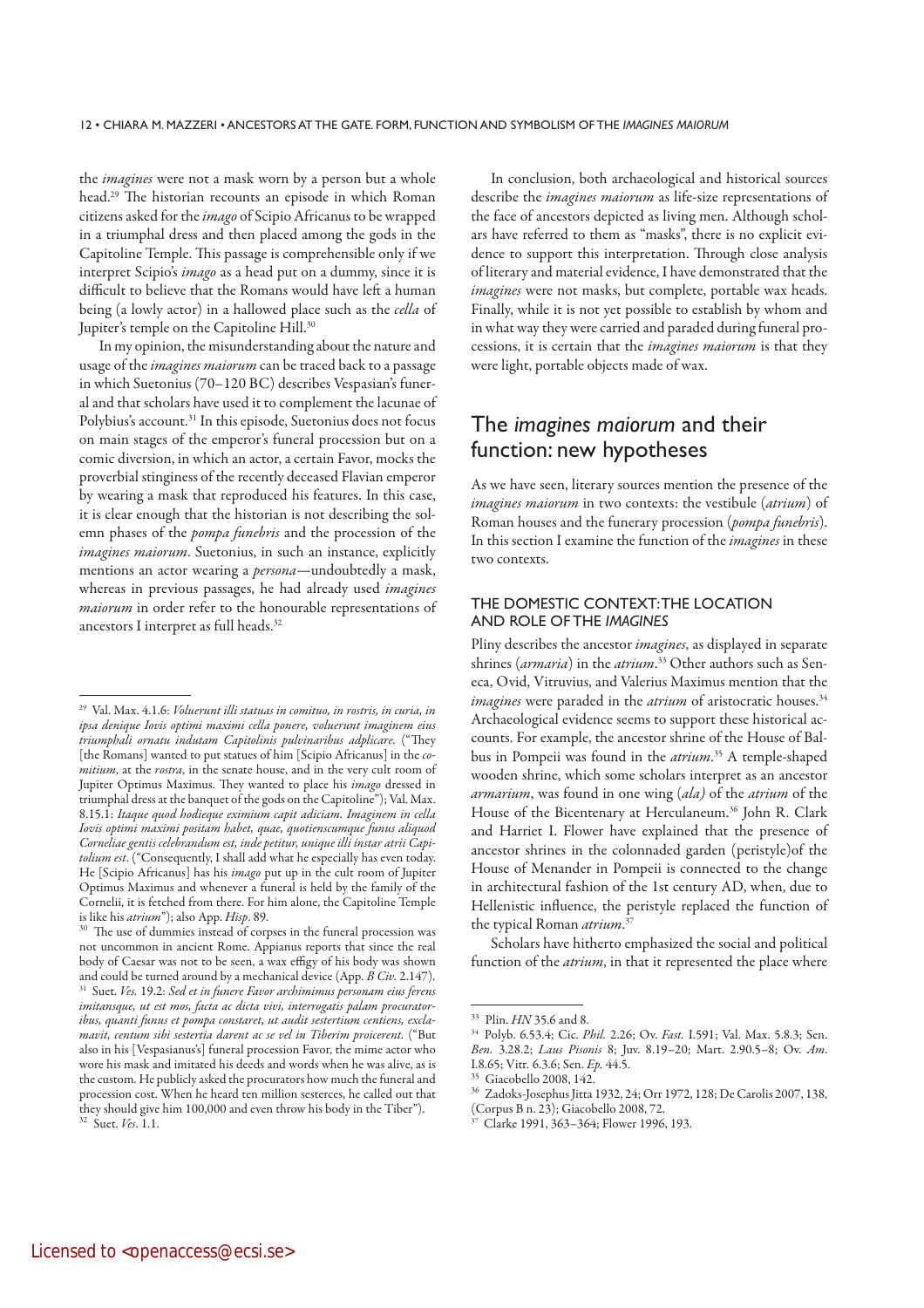an aristocratic family would display signs of wealth and status to friends and clients*.* 38 But, in addition to being the centre of social life, the *atrium* was also a central site of domestic rituals. In fact, it contained the shrines of the ancient house divinities (*lararia*, which contained the *lares* or household gods together with the *genius* of the *pater familias*).39 In this respect we can investigate if the *imagines* displayed in the *atrium*, in addition to serving as status markers, played an important role in domestic rituals.

The Latin historical sources, for the most part, describe the *imagines* as groups surrounding the *atrium* of the Roman aristocratic houses (*atrium plenum fumosis imaginibus, imagines multas, plenam imaginibus domus)*. 40 Anyone entering the *domus* through the vestibule, the *atrium*, would find himself completely surrounded by the *imagines* of ancestors. In fact, if we consider the architecture of the *domus*, we see that the *atrium* can be understood as the passage and the threshold between the private space of household and the external world. And in this function, the symbolism of the *imagines'* presence in the *atrium* can be analysed in light of Etruscan ancestral rituals either as a result of direct derivation or on account of a shared Italic cultural background.<sup>41</sup>

Since the 7th century BC, the Etruscans had displayed representations of family ancestors in the vestibule of their tombs (which they built to resemble their houses).<sup>42</sup> Giovannangelo Camporeale pointed out these portraits of ancestors displayed in the entrance, acted as guardians of the most vulnerable space—the passage between the outside and the inside.<sup>43</sup> Likewise, we have seen that *imagines maiorum* surrounded the *atrium* of Roman aristocratic houses between the end of the Republic and the beginning of the Principate.

The fact that some authors describe these portraits as blackened by smoke (*fumosas imagines*),<sup>44</sup> probably due to the burning of incense, allows us to consider that the *images maiorum* might have been the object of ritual practices. And along these same lines we might conclude that the presence of a small altar in front of the ancestral niche in the Pompeian House of Menander indicates that it was perhaps needed for offerings and libations (*Fig. 2*).

Furthermore, we know that during some festivals, the *imagines* were decorated upon the commemoration of ancestors during the funeral.45 Pliny mentions decorated *imagines* (*cerae pictae*) (*Nat*. 35.2) and Cicero tells that his client Mure-

<sup>38</sup> Scholars like Coarelli (1976, 30, 48) and Flower (1996, 199) have emphasized the importance of the *atrium* as public place to display the status of the family. In the *imagines*' shrines (*armaria*) scholars note the presence of a label (*titulus*) with the ancestor's name and a list of his political offices (*cursus honorum*)*.* Livy (at the beginning of the 1st century AD) mentions the *titula* of the *armaria*: Livy, 8.40 3–5; 22.31.8–11; 30.45.67; also Val. Max. 5.8.3; Hor. *Serm.* 1.6.18.

<sup>&</sup>lt;sup>39</sup> For the importance of the *atrium* as public centre of the domestic rituals see: Orr 1972, 2–4; Dupont 1989, 99–100; Clarke 1991, 1–2; 7–12; Clarke 2003, 73; Beard 1998; 2008, 298. Bergmann 1994, 225–226; Flower 1996, 200. An example of such domestic rituals can be found in Ovid's *Fasti.* Ovid describes a ritual that takes place inside the house, most probably in the *atrium*, during the feast of the *Lemuria*, where the *pater familias* performs a ritual in order to drive away the shadow of the ancestors from the house (Ov. *Fast.* 5.429) also Plin. *HN* 18.119.

<sup>40</sup> Tac. *Ann.* 2.27.2; Sil. *Pun.* 4.493–497; Sen. *Ep.* 44.5.

<sup>41</sup> There is evidence that the Etruscans produced *imagines maiorum* as well. The Tarquinian Nenfro stela (dated to the end of the 4th century BC), presents the relief of a female head framed by a small temple with a triangular pediment. Specific features attest the high status of the woman: she wears two necklaces with lentil-shaped pendants, *bulla* and earrings. Sybille Haynes has suggested that the stela was probably set above the entrance door in the tomb's façade, and interpreted it as a heroization of the dead woman. Yet, because of the very individualized characteristics of the head and of the small building containing it, the relief of the Nenfro stela might represent an *armarium* with its *imago maiorum*. Nenfro stela, Tarquinia, Museo Nazionale Archeologico. See Haynes 2000, 285. <sup>42</sup> Tomb of the Two Statues at Ceri (second quarter of 7th century BC): two almost life-size figures of bearded and enthroned men are carved in the tomb's vestibule. They represented two families' ancestors seated on a throne; Tomb of Five Chairs at Caere (650–600 BC): five painted

terracotta statuettes of men and women (interpreted as ancestors) enthroned in a row of five rock-carved chairs were placed in a chamber on the left of the *dromos*; Pietrera Tumulus, Vetulonia (third quarter of the 7th century BC): fragment of eight near life-size limestone sculptures of standing men and women (interpreted as ancestors) were placed in the *dromos* of the upper tomb chamber; Tomb of the Hat (first half of the 7th century BC): fragmentary torso of a human figure roughly carved from grey tufa (interpreted as an ancestor) was placed in the entrance corridor of the tomb. For the tomb built to resemble the house see: Pallottino 1942, 384; Steingräber 1983, 37; Naso 1991; Camporeale 2000, 145; Haynes 2000, 72–73; Steingräber 2006b, 89. For the funerary rituals performed inside the Etruscan tombs see: Prayon 1979; Tuck 1994; Steingräber 1997; Pieraccini 2000; 2013. Also in the domestic context we have found representation of ancestors: Murlo Palace (early 6th century BC.): Steingräber 1983, 88–92; Camporeale 2000, 101; Haynes 2000, 118–126; Jannot 2005, 92–94. For the Tomb of Two Statues at Ceri see: Haynes 2000, 74; Camporeale 2009, 224. For the Tomb of Five Chairs see: Prayon 1974; Steingräber 1983, 437; Colonna & von Hase 1984, 13–59; Haynes 2000, 92–93; Thomson de Grummond & Simon 2006, 125–126; Camporeale 2009, 225. For the Pietrara Tumulus see: Steingräber 1983, 140–141; Haynes 2000, 82–83. For the Tomb of the Hat see: Haynes 2000, 73. For cult of ancestors see: Nielsen 1984; Munk Højte 2002; Prayon 2006; Steingräber, 2009, 123–133. For the Etruscan *atrium* see: Prayon 1974; Prayon 2009. Pallottino notes that the beginning of the ancestor cult in Etruscan culture started at the same time as the beginning of the double-name system in which the individual first name (*praenomen*) was followed by the name *(nomen*) of the *gens*: Pallottino 1942, 303; Cristofani 1973, 114–117; Cristofani 1978, 72; Cristofani 1984, 225; Haynes 2000, 69–71.

<sup>43</sup> Camporeale 2000, 168; Camporeale 2009, 220–238. Camporeale traces the origins of the importance of ancestors as far back as the Villanovan period, and discusses a hut urn (Villanovan urn from Bisenzio, 8th century BC) that features an image of ancestor over the door on the roof to symbolize the protection guaranteed to the house-tomb by the ancestors. Thus, ancestors have, in the Etruscan context, a kind of protective role for the family in the domestic space.

<sup>44</sup> Cic. *Pis.* 1; Sen. *Ep.* 44.5; Boe. *Cons.* 1 pros. 1.3.

<sup>45</sup> Polyb. 6.53.6; Juv. 8,2; Val. Max. 4.1.6.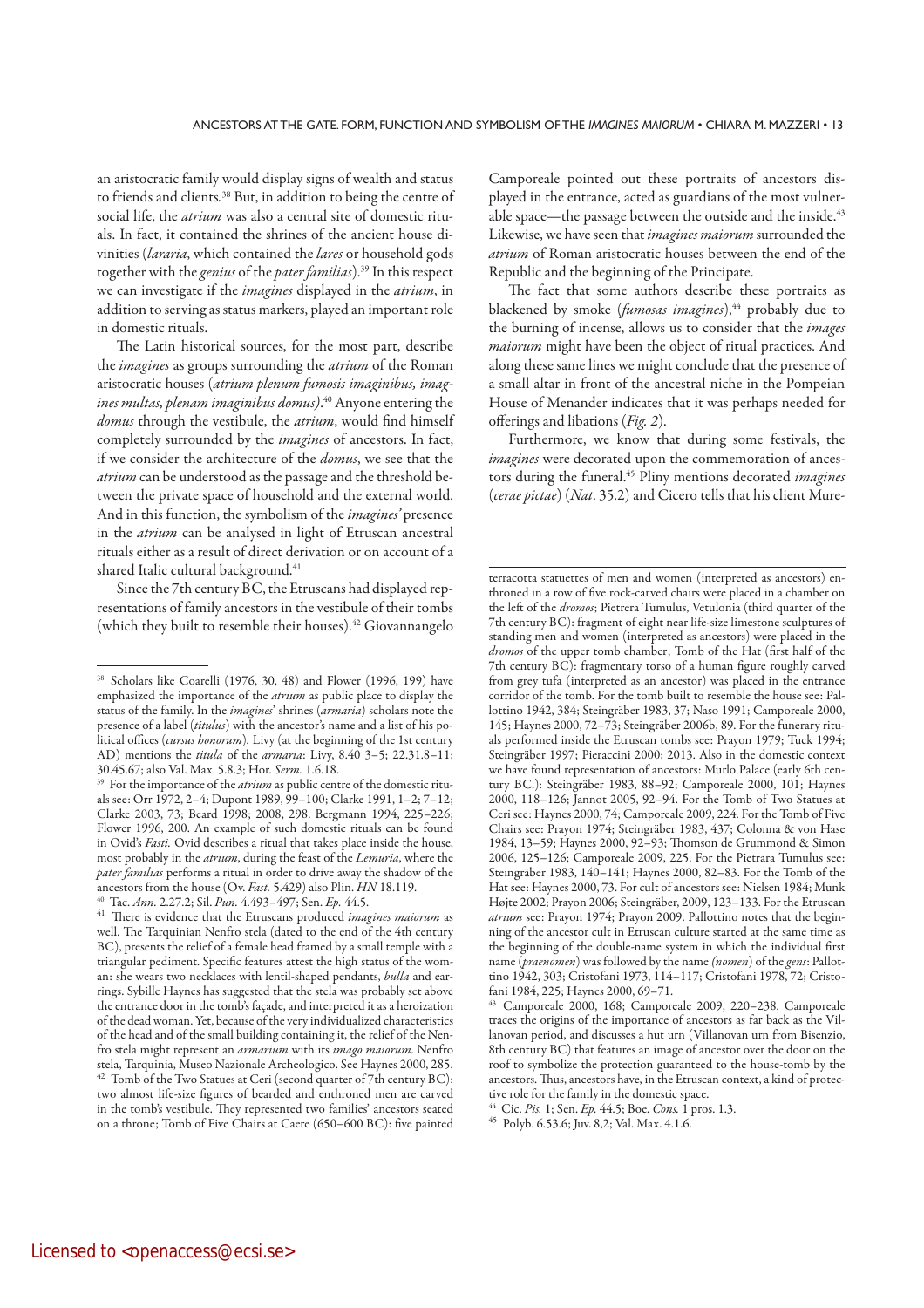na used to honour his father's *imago* with the laurel wreath.46 Archaeological evidence like the traces of coloured paint on the Cuma wax head confirm these practices.

All of these references to ritual practices strongly suggest that the *imagines* not only represented powerful status markers but also were honoured because of their active and protective properties. The Cuma wax head, for example, did not represent a prestigious ancestor with the intent of displaying the status of a given family. It was found replacing the head of a decapitated body in a burial, which must have belonged to the victim of murder or more likely to someone who fell into disgrace or was condemned.<sup>47</sup> Some scholars have hypothesized that the relatives of the deceased buried the wax head with the mutilated body in order to guarantee the physical integrity of their beloved in the afterlife.<sup>48</sup> Such a behaviour clearly expressed personal and religious preoccupations rather than a concern with social-political display of status.

From the literary and archaeological evidence we deduce the presence of devotional acts and domestic rituals that involved the *imagines maiorum*. Each of these elements shows that the *imagines maiorum* not only were carriers of status but also active forces that were periodically honoured with ritu $als.49$ 

### THE PUBLIC CONTEXT: THE ROLE OF THE *IMAGINES* IN THE FUNERAL

As seen above, historical sources of the late Republican and early Imperial periods describe the *imagines maiorum* as an integral part of aristocratic funerary rituals.<sup>50</sup> Cicero, for example, in describing the death of a disgraced person, writes: "He was thrown out and cremated without *imagines*, without song and games, without funeral rites, without laments, without eulogies, without a funeral."51 In Polybius's famous description of Roman funerals, the shrines (*armaria*) were first opened and the *imagines*, upon being taken out for the procession, were decorated with the symbols of rank and dressed with the various *togae* according to the offices the deceased had held during their *cursus honorum.*52 Then the *imagines* entered the funeral procession in a chariot and accompanied the corpse to its final destination.

Scholars have customarily interpreted the Roman funeral exclusively in its secular and civic aspects. As famously stated by Georges Dumézil, the funerary procession did not belong to ancestral cults but was performed in order to display the glory of one's aristocratic lineage.53 But if the *imagines* had only a secular and civic function, why did ancient Romans not use them also during other pageants, such as the Triumph or wedding ceremonies, in which the display of family honours might have been as important?

This final section, through an analysis of both historical and archaeological sources, argues that the presence of *imagines maiorum* in the funeral procession (*pompa funebris*), in addition to displaying the prestige of a given aristocratic lineage, served ritual, protective purposes to the advantage of the whole household. Through a comparative analysis of ancient Etruscan rituals, my research focuses on the specific function and position of the *imagines* during public processions and on the symbolic meaning of the activities associated with the *armaria* doors.

First of all, it is important to note that the lightness of the material, the wax with which the *imagines maiorum*  were made, distinguished them from other more solid and permanent representations of ancestors in metal and stone. The *imagines* were especially conceived, as we observed in the Barberini statue, as portable objects. Probably because of their perishability, the *imagines* were stored in closed wooden

<sup>46</sup> Cic. *Mur.* 88: *Si, quod Iuppiter omen avertat! Hunc vestris sententiis adflixeritis, quo se miser vertet? Domumne? Ut eam imaginem clarissimi viri, parentis sui, quam pacis ante diebus laureatam in sua gratulatione conspexit, eandem deformatam ignominia lugentemque videat?* ("If you ruin him with your verdict (may Jupiter avert this evil omen), to whom will the wretch turn? To his home? So that he might see the *imago* of the most distinguished man, his father, disfigured by his infamy and in mourning, that same *imago* which a few days before he saw wreathed with laurel to congratulate him?")

 $47$  The wax head (2nd century AD) was discovered in a closed chamber tomb with its three graves and an urn typical of the Samnite period, and work on this tomb seemed to stop in the 2nd century AD. A coin of Diocletian found inside the tomb indicates that the tomb continued to be used until the 3rd to the beginning of the 4thcentury AD. In the tomb was found a grave with two skeletons of decapitated people, both with wax heads instead of the skulls, but the second head has not survived. See Drerup 1980, 94–95.

<sup>48</sup> Drerup 1980, 94; Flower 1996, 7.

<sup>&</sup>lt;sup>49</sup> These practices might have constituted a way to ensure the ancestor's protection. In the Roman context the ancestor cult was strongly connected with protection. The *divi parentum*, since the Archaic period, represented the collectivity of the divinized ancestors, who were invoked to avenge members of the family. Festus, *De Verb. Sign*. 424; Livy, 1.59,10; Catull. *Carm.* 64,403; Sen. *Phaed.* 129. See Bettini 2009, 87–126; Schiavone 2005, 152. Scholars generally agree that the Etruscan cult of ancestors as guardians was eventually absorbed and translated into the worship of the *divi parentum*. See Pallottino 1942, 330–331; Pallottino 1979, 821–822; Torelli 1999, 147; Camporeale 2000, 146. For similarity and overlapping of rituals between the Etruscan and Roman cult of ancestors see: Pallottino 1984, 196; Torelli 1999, 147–149; Camporeale 2000, 146; Camporeale 2009, 220–250. Pallottino has drawn interesting similarities between the Etruscan terms *apas* (father), *apires* (feast of ancestors) and the Latin words meaning parents *(parentes)* and the name

for the days on which ancestors were honoured (*parentalia).* Pallottino 1942, 330–331.

<sup>50</sup> Tac. *Ann.* 2.73.1; Plin. *HN* 35.6; Hor. *Epod.* 8.11–12; Dio Cass. 56.34; Diod. 31.25.2; Porph; Livy, 38.56.12–13; Livy, 48; Sen. *Con.* 1. 6. 3–4; Tac. *Ann.* 3.5 and 3.76 and 4.9.2; Val. Max. 4.1.6.

<sup>&</sup>lt;sup>51</sup> Cic. *Mil.* 86.<br><sup>52</sup> Polyb. 6.53–54.

<sup>53</sup> Dumézil 1977, 321; also Gruen 1992, 155; Flower 1996, 2, 90.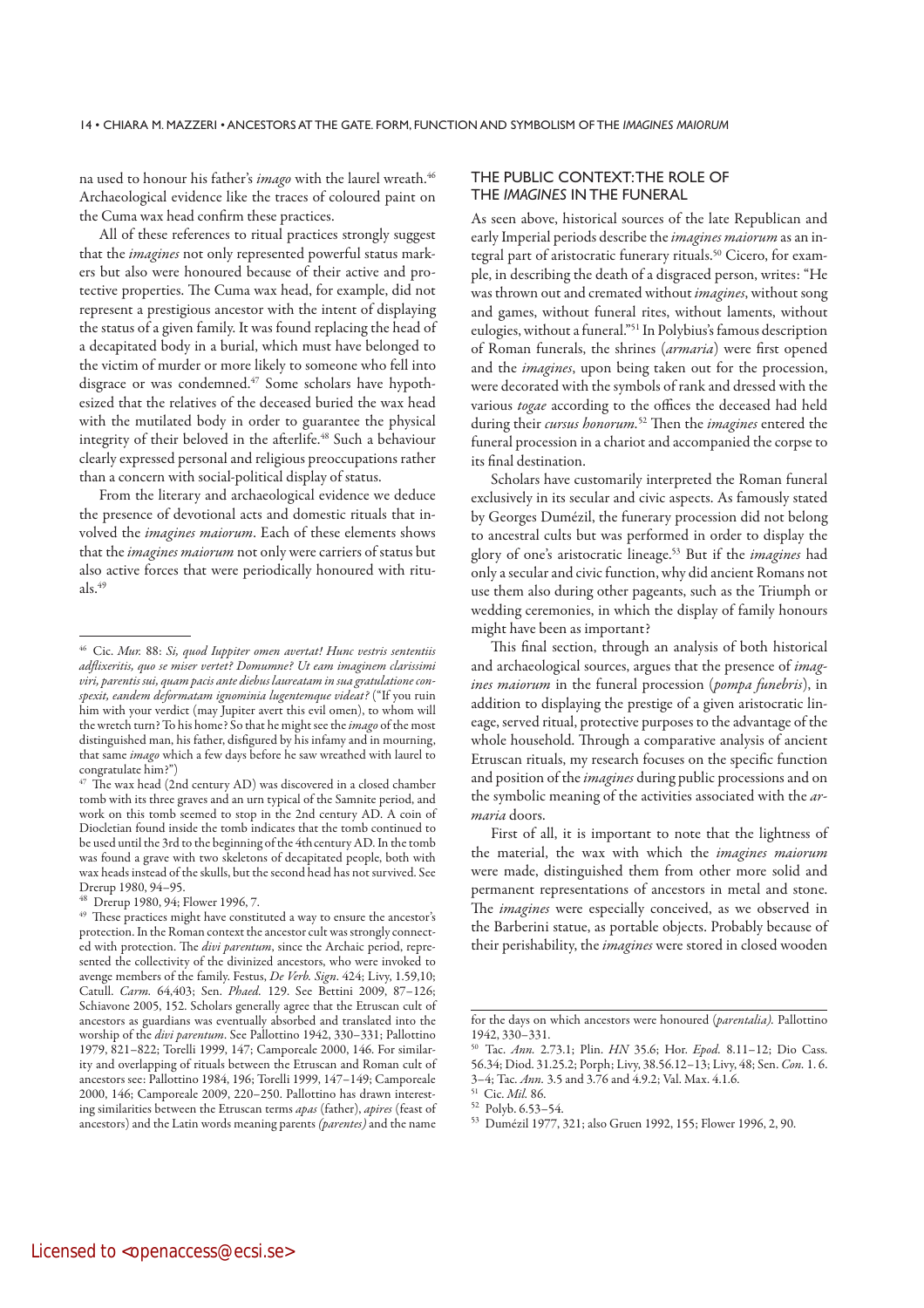

*Fig. 4. Marble grave relief, 1st century BC to 1st century AD, National Museum, Copenhagen. Photo published with permission of the National Museum of Denmark.*

shrines and displayed only on special occasions.<sup>54</sup> Yet, the act of opening the doors of the shrines, which the literary sources never fail to emphasize, might have constituted an integral part of an ancient funerary ritual.<sup>55</sup>

Archaeological evidence confirms the presence of doors in the *armaria*. In the ancestor shrine of the House of Menander, the two large iron nails that were found over the niche containing the *imagines* suggest that the *armaria* were usually closed off by a wooden door or a curtain.<sup>56</sup> Doors were also found in the House of the Bicentenary at Herculaneum, in a wooden container that scholars have interpreted as an *armarium.*57 A grave relief in the Copenhagen National Museum shows the profiles of two heads of a man and woman facing each other, which are contained in shrines that clearly represent *armaria*. Both heads are visible through the open doors of a shrine (*Fig. 4*).58 The context of the representation of these ancestral heads (probably the parents of the deceased) is clearly a funerary one.

The *armaria* doors, as we have seen, were ordinarily kept closed but were opened on the occasion of a funerary procession (*pompa funebris*). The emphasis of the Latin authors on the gesture of opening the *armaria* doors might belie a further ritual significance, which can be analysed in light of the persistence in Roman society of Etruscan domestic and funerary rituals.

In Etruria, since the Archaic period (*c.* 570 BC), false doors were depicted on the back walls of tombs, as most scholars agree, to represent the gateway to the Underworld.<sup>59</sup> And such a powerful symbol was often connected with representations of the ancestors. For example, in the Tomb of the Augurs in Tarquinia (dated 520 BC) the portraits of two aristocrats in a mourning attitude appear at the two sides of the representation of a closed door (*Fig. 5*).<sup>60</sup> One of them is identified in the fresco as a priest (*tanasar*), while the other, bearded and clearly older, as a father-priest (*apas-tanasar*).<sup>61</sup> According to such a scene, it is evident that ancient Etruscans believed that ancestors joined funerary priests in accompanying the dead in their journey to the afterlife. In the iconography of Etruscan tombs of the 3rd and 2nd centuries BC, the role of the ancestors in funerary rituals appears even more clearly.<sup>62</sup> In that period, the ancestors would be represented together with demons (the customary psychopomps, or the guides of souls

<sup>54</sup> Zadoks-Josephus Jitta 1932, 26; Flower 1996, 202–209.

<sup>55</sup> Polyb. 6.53.6; Cic. *Sul.* 88; Tac*. Hist.* 19.6; Sen. *Con.* 7.6.10.

<sup>56</sup> Flower 1996, 42.

<sup>57</sup> Orr 1972, 128; Zadoks-Josephus Jitta 1932, 24; Giacobello 2008, 72; De Carolis 2007, 138; Corpus B n 2.

<sup>58</sup> Marble relief in Copenhagen National Museum (inv. no. 1187), 1st century BC to 1st century AD, see Flower 1996, 7; Gruen 1992, 155; Zadoks-Josephus Jitta 1932, 26.

<sup>59</sup> Tomb of the Mouse, Tarquinia, back wall, *c.* 520 BC; Tomb of the Augurs, Tarquinia, back wall, *c.* 520 BC; Tomb of the Inscriptions, 520 BC; Cardarelli Tomb, Tarquinia, back wall *c.* 510–500 BC; Tomb of the Jade Lions, Tarquinia, third and beginning of the fourth quarter of the 6th century BC; Tomb of the Casuccini Hill, Tarquinia, right wall of the main chamber, second quarter of the 5th century BC; Tomb of the Charuns, Tarquinia, second quarter of the 3rd century BC. See Pallottino 1942, 338; Bonfante 1986, 268; Torelli 1999, 147; Haynes 2000, 234– 237; Jannot 2005, 54, 65; Bonfante & Swaddling 2006, 31; Steingräber 2006a, 99; Steingräber, 2006b, 66; Thomson de Grummond 2006, 212; Thomson de Grummond & Simon 2006, 66–70.

Tomb of the Augurs, Tarquinia, c. 520 BC. See: Steingräber 1983, 382–383; Steingräber 1984, 289 (pls. 13–14); Bonfante 1986, 268–269; Haynes 2000, 231–233; Steingräber 2006b, 92–93; Torelli 1999, 147– 148; Jannot 2005, 59.

<sup>61</sup> Torelli 1999, 147–148; Steingräber 2006b, 92–93.

<sup>62</sup> Tomb 5636, Tarquinia, second half of the 3rd century BC; Tomb of Querciola II, second half of the 3rd century BC; Bruschi Sarcophagus, Tarquinia 2nd century BC. These tombs and this sarcophagus present the final stage of the journey to the underworld where the deceased is represented close to the door to the Underworld with demons and members of his family waiting for him.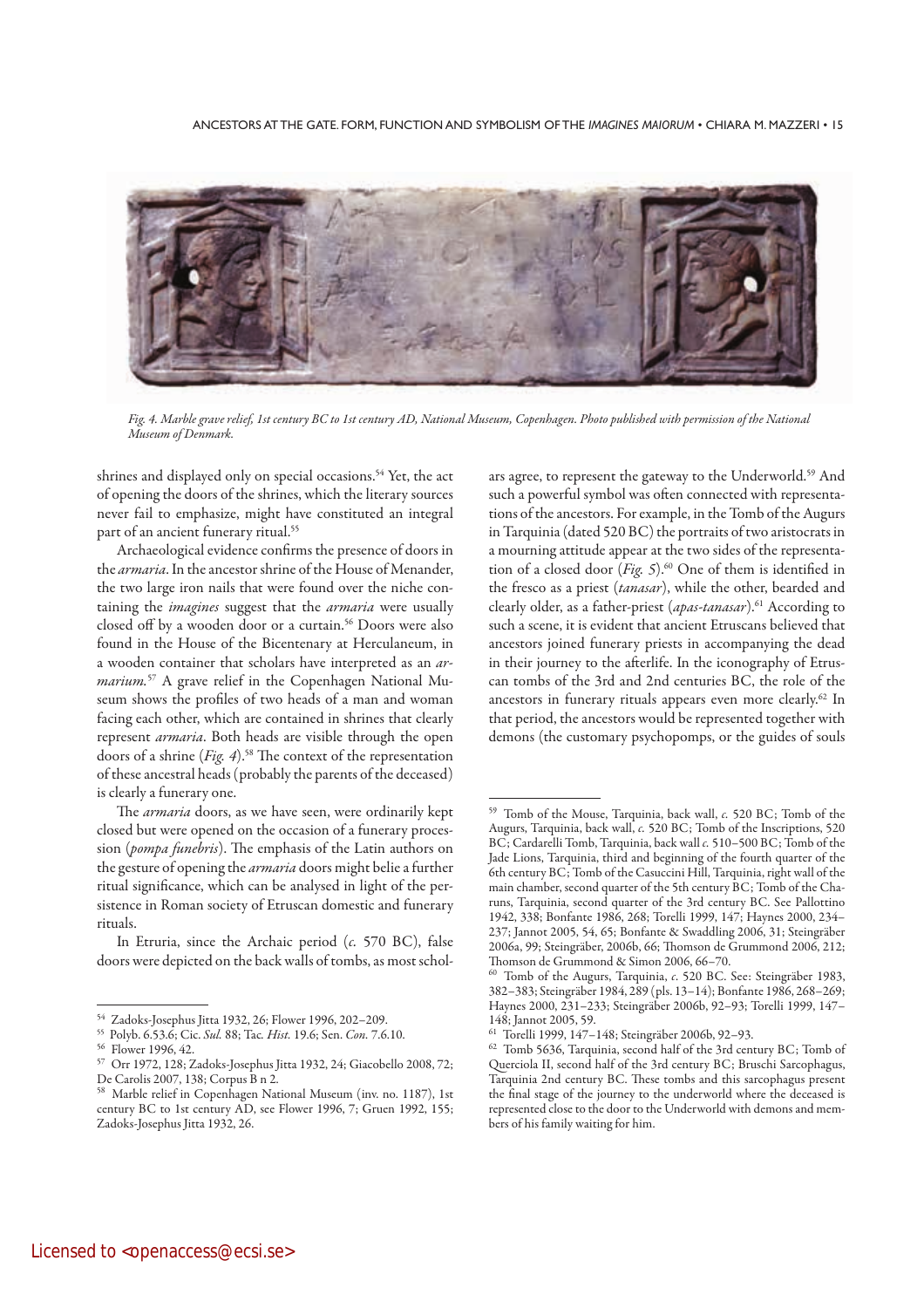16 • CHIARA M. MAZZERI • ANCESTORS AT THE GATE. FORM, FUNCTION AND SYMBOLISM OF THE IMAGINES MAIORUM



*Fig. 5. Tomb of the Augurs,* c*. 520 BC, Tarquinia, back wall. Photo published with permission of the German Archaeological Institute, photo grapher: Schwanke, Neg. D-DAI-Rom F82.85.*

into the Underworld) by the gates of the Underworld in the act of welcoming the deceased (*Fig. 6*).63

It is plausible that doors and gateways retained this symbolic function also in the Roman context. In fact, both visual and literary representations placed doors in Roman funerary context.64 Jean-René Jannot, for example, has pointed out that the *Aeneid*'s description of the Underworld presents strong similarities with Etruscan depictions of the gate of the City of the Dead in paintings and urns.<sup>65</sup> Hence, in the Roman funerary context the door represents the gateway, the passage between the world of the living and the world of the dead.

<sup>63</sup> Steingräber 2006b, 187–188; 261–262; Jannot 2005, 65.

 $64$  A marble relief from the Tomb of Haterii shows a mourning scene in the *atrium* (late 1st century AD, Vatican Museum): for a discussion of this relief, see Bianchi Bandinelli 1969, 217; Bianchi Bandinelli & Torelli 2008, Tab. 107. Also the Tomb of Vestorius Priscus, Pompeii, outside the

Porta del Vesuvio, 1st century AD. see Clarke 2003, 386, figs. 114 and 200; Cormack 2007, 597.

<sup>65</sup> Jannot 2005, 68; Verg. *Aen* 6.548 and 6.637. We know also from Tacitus that in the domestic context the doors of a house play a role in funerary rituals. In fact during the lying-in-state (*collocatio)* of the corpse inside the house, the doors of the *domus*, as a symbol of mourning, were closed with a branch of foliage fixed to the outside (Tac. *Ann.* 2.83.3).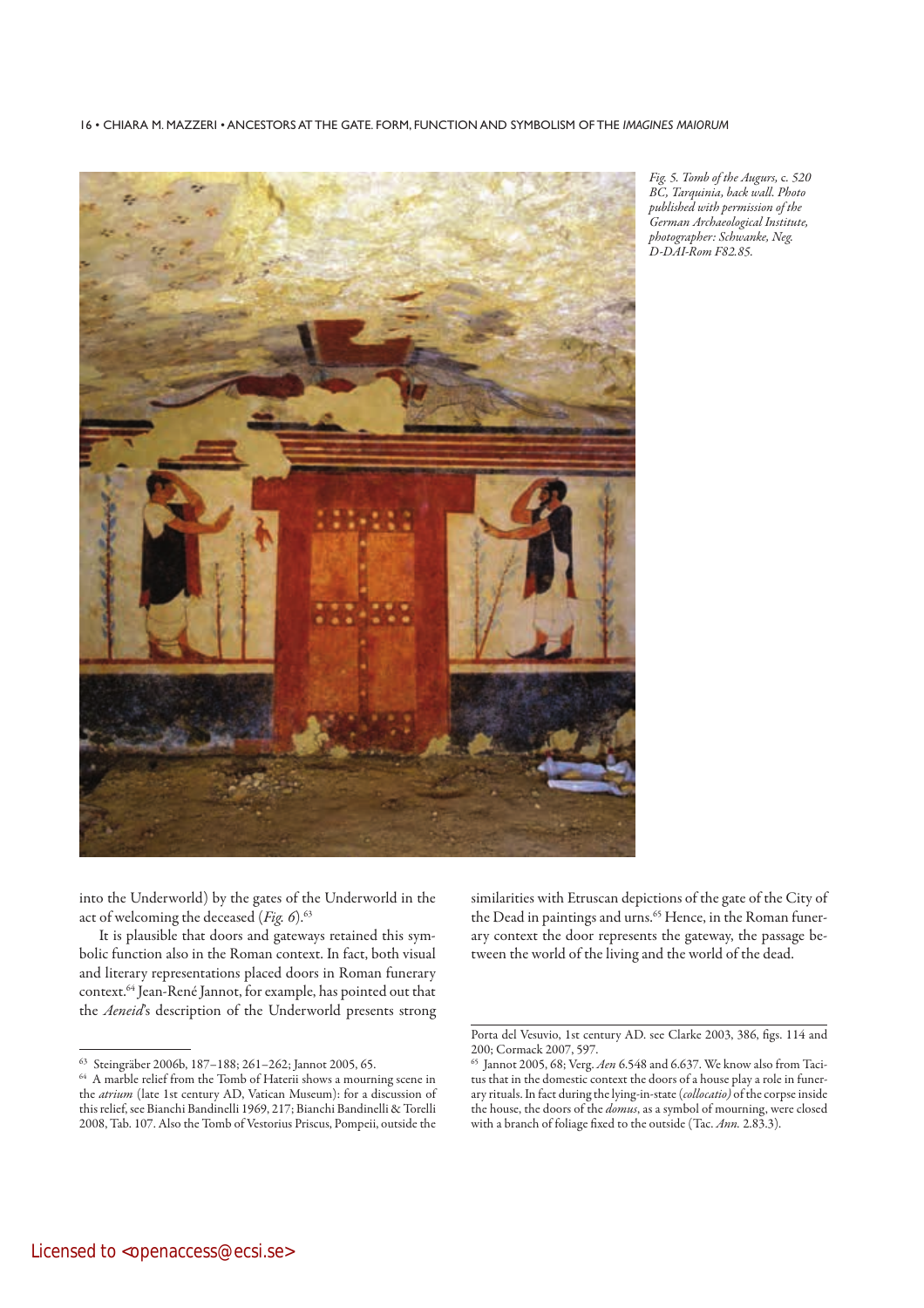ANCESTORS AT THE GATE. FORM, FUNCTION AND SYMBOLISM OF THE *IMAGINES MAIORUM* • CHIARA M. MAZZERI • 17



*Fig. 6. Tomb 5636, second half of the 3rd century BC, Tarquinia. Photo published with permission of the German Archaeological Institute, photographer: Schwanke, Neg. D-DAI-Rom F82.182.*

Roman sources report that in aristocratic funerals the act of opening the door was followed by the procession of the *imagines maiorum* on parade with the living members of the family of the deceased.66 As Pliny noted, the *imagines* "accompany funerals in the extended family. And whenever someone died, the whole crowd of his family members who had ever lived was present".67 The fact that the various sources, in describing the funeral, mention the *imagines* in connection with verbs such as *anteferre*, *efferre*, and *praeferre*, suggests that the *imagines* preceded the corpse in the procession,<sup>68</sup> whereas Polybius's usage of the term ἑξῆς "in order" has made Maurizio Bettini hypothesize that the *imagines* were displayed in chronological order, from the older to the younger.<sup>69</sup>

On the one hand the procession would represent a public display of the prestige and status of the family of the recently deceased. On the other hand, as a procession, it marked the movement from one realm to another (i.e. from the world of the living to the world of the dead). The opening of the doors of the shrines symbolized the beginning of the journey, and the momentary re-connection of the two realms. It is in this latter idea that the Etruscan material is most relevant.

The similarities between Etruscan and Roman conceptions about afterlife might be explained by considering the possibility of cultural transmission and the persistence of shared Italic ritual traditions.70 In this regard, it is noteworthy that Etruscan tomb paintings and funerary urns began to represent processions of magistrates dressed in a Roman manner starting with the 3rd century BC, when Rome was already established in Italy as the leading political and cultural force (*Fig. 7*).71 It is also at this same time that Etruscan and Roman artists began to depict highly individualized portraits, whose detailed representation of facial features would characterize the *imagines maiorum* as well.72

Steingräber, in his analysis of the Bruschi Tomb in Tarquinia (beginning of the 3rd century BC), has interpreted the presence on the back wall of two distinct processions of magistrates as the meeting of the living members of the family

<sup>66</sup> Polyb. 6.53.6.

<sup>67</sup> Plin. *HN* 35.2.

<sup>68</sup> Hor. *Epod.* 8.11–12; Porph; Sen. *Controv.*1.6.3–4; Tac. *Ann.* 3.76.

<sup>69</sup> Polyb. 6.53.9. See Bettini 1986, 177; Flower 1996, 99.

<sup>&</sup>lt;sup>70</sup> Pallottino 1984, 20–21, 194–200; Holliday 2002, 128–143.<br><sup>71</sup> Tomb of the Typhon. Tarquinia end of the 3rd century BC:

Tomb of the Typhon, Tarquinia, end of the 3rd century BC; Tomb of the Conference, Tarquinia, Monterozzi, first half of the 3rd century BC; Bruschi Tomb, Tarquinia, beginning of the 3rd century BC; Tomb 5512, Tarquinia, second half of the 3rd century BC; urn in the Museo Guarnacci, urn in the Palazzo Inghirami. For the parallels between Roman funerary processions and the Etruscan paintings, see: Ling 1991, 8–9; Gruen 1992, 138; Flower 1996, 190; Steingräber 2006a, 195, 250–252; Holliday 2002, 128–140. Holliday (2002, 128) wrote: "Just as the triumphal celebrations used by the generals to secure their Gloria had their origins in ancient Italic rites, various conventions and iconographical features of Roman funeral ceremonies also had Italic precedents. The most ancient representations of solemn procession come from Etruscan necropolis, and fourth and third century B.C".<br>
<sup>72</sup> Steingrabes 100 4, 207

<sup>72</sup> Steingräber 1984, 307; Steingräber 2006a, 189; Holliday 2002, 131.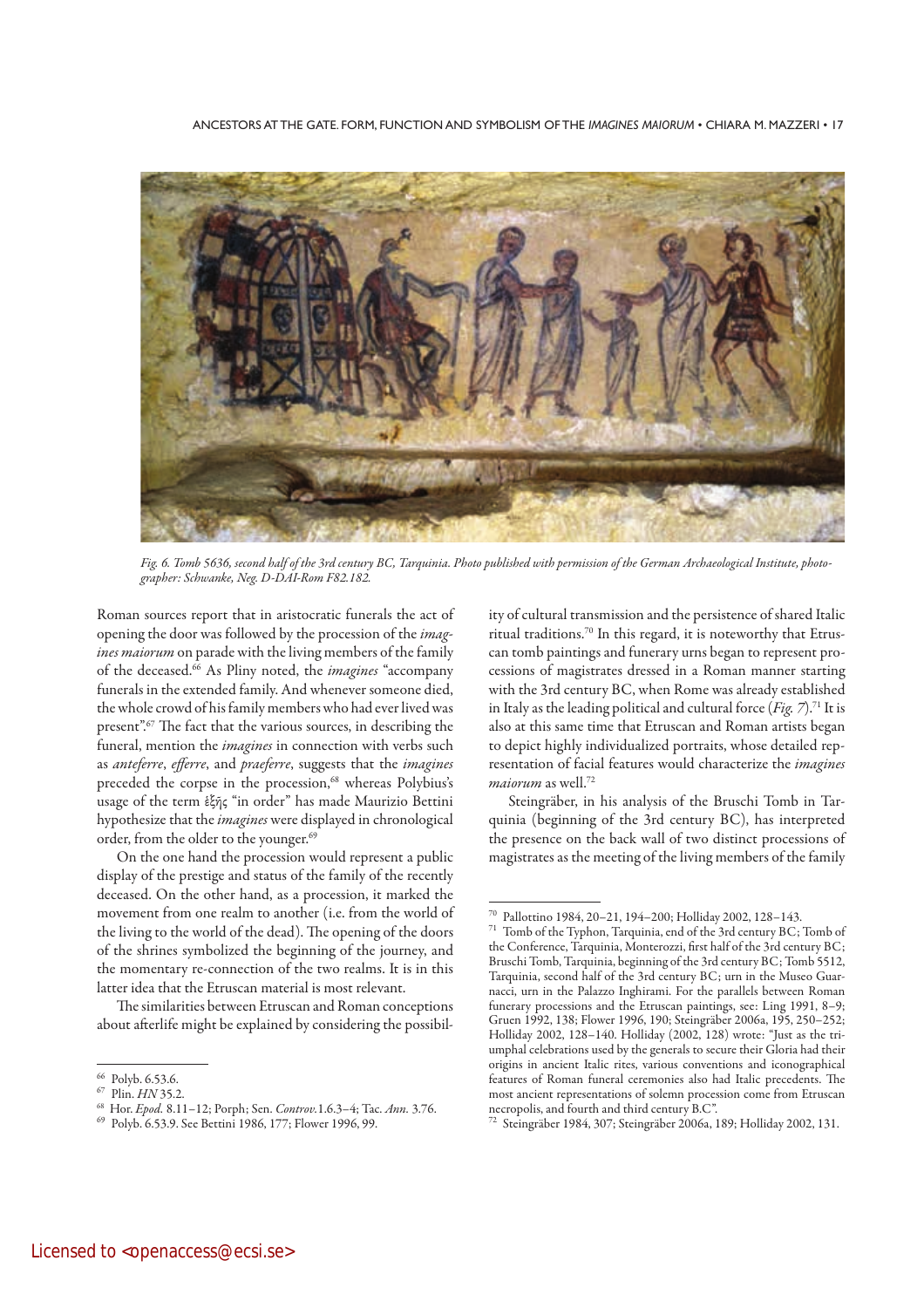18 · CHIARA M. MAZZERI · ANCESTORS AT THE GATE, FORM, FUNCTION AND SYMBOLISM OF THE IMAGINES MAIORUM



*Fig. 7. Tomb of the Meeting, Tarquinia, Procession of* togati*, first half of the 3rd century BC. Photo published with permission of the Soprintendenza per i Beni Archeologici dell'Etruria Meridionale.*

with the ancestors (*Fig. 8*).73 Likewise in Roman funerals, the living members of the family proceeded along with the *imagines maiorum*—representations of the dead. The visual representation in the Bruschi Tomb seems to illustrate important ritual similarities with the description of the Roman funeral. In addition to showing the political status of the magistrates, the processions in the Bruschi Tomb added further layers of meaning that connected the Etruscan tradition to the Roman one: the procession as journey to the Underworld; the meeting of the living and the dead; the ancestors' welcome to the deceased.

Hence, it can be said that the presence of *imagines maiorum* represented the continuity between the world of the living and the world of the dead. During the *pompa funebris*, the living family bid the deceased the last farewell, while the ancestors' *imagines*, by leading the procession, introduced him to a new dimension and status. Thus, the opening of the doors of the shrines symbolized the beginning of the journey and the momentary re-connection of the two realms.

# Conclusion

This paper has attempted to offer new insights into some controversial aspects concerning the appearance, the function, and the symbolism of the *imagines maiorum* through a comparative analysis of Etruscan and Roman evidence. Scholars have customarily interpreted the *imagines maiorum* as wax masks that were worn by actors who impersonated the dead during the funeral procession. Since members of the Roman aristocracy would display the *imagines* of those ancestors who had held an important office, most authors have considered the function of these portraits as specifically social and politi-

<sup>73</sup> Steingräber 1984, 298, Steingräber 2006b, 254–255; Holliday 2002, 129.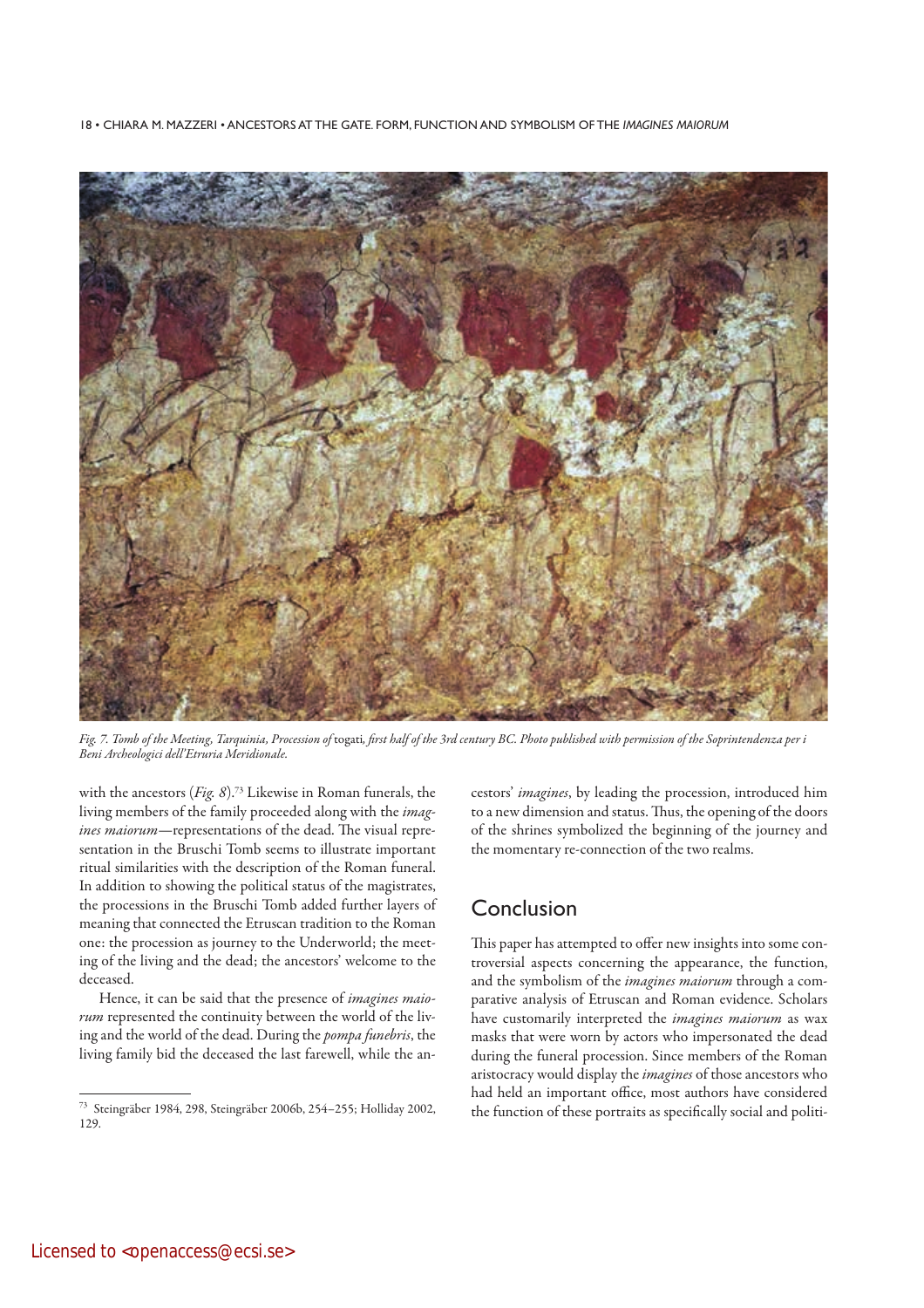ANCESTORS AT THE GATE. FORM, FUNCTION AND SYMBOLISM OF THE *IMAGINES MAIORUM* • CHIARA M. MAZZERI • 19



*Fig. 8. Bruschi Tomb, beginning of the 3rd century BC, Tarquinia. Photo published with permission of the Soprintendenza per i Beni Archeologici dell'Etruria Meridionale.*

cal and therefore devoid of any domestic, ritual or symbolic value.

In terms of their appearance, through close analysis of the literary and material evidence, I have demonstrated that the *imagines* were not masks but complete, portable, wax heads. As for their function, I have shown that *imagines* also retained a fundamental ritualistic function that is understandable in light of ancient Etruscan ancestral rituals. It is of great significance, as we have seen, that the *imagines* were located in the *atrium*, the entrance of the typical aristocratic house, not only as symbols of a family's illustrious genealogy, but also because of their protective function. There is convincing evidence that the *imagines* were objects of specific, periodic ritual acts (burning of incense, application of colours and laurel).

Finally, it is my belief that the *imagines maiorum* paraded in the funeral procession had a further significance beyond celebrating the glory of an aristocratic family: from the ritual opening of shrines to the arrival at the tomb, the *imagines maiorum* represented the ancestors who, together with the living, accompanied the deceased in his journey to the afterlife—a scene depicted in several Etruscan tombs.

Historical sources attest to the fact that the tradition of the *imagines maiorum* seems to disappear with end of the Julio-Claudian dynasty.<sup>74</sup> Augustus's imperial propaganda<sup>75</sup>

<sup>74</sup> Pliny in the 1st century AD, laments that the *imagines maiorum* were no longer popular (*HN* 35.2). Many scholars believe that the *imagines* vanished rapidly from aristocratic *atria* and funerals under the Julio-Claudian emperors: Zadoks-Josephus Jitta 1932, 61; Drerup 1980, 105; Flower 1996, 223.

<sup>75</sup> The use of the *imagines*, common in the Republic, was also a feature of the funerals of the Julio-Claudian dynasty. In fact, they become more spectacular and memorable in their appearance in events like the Triumph and also eventually included the *imagines* of the legendary ancestors of Rome. Augustus uses the *imagines* specifically for his own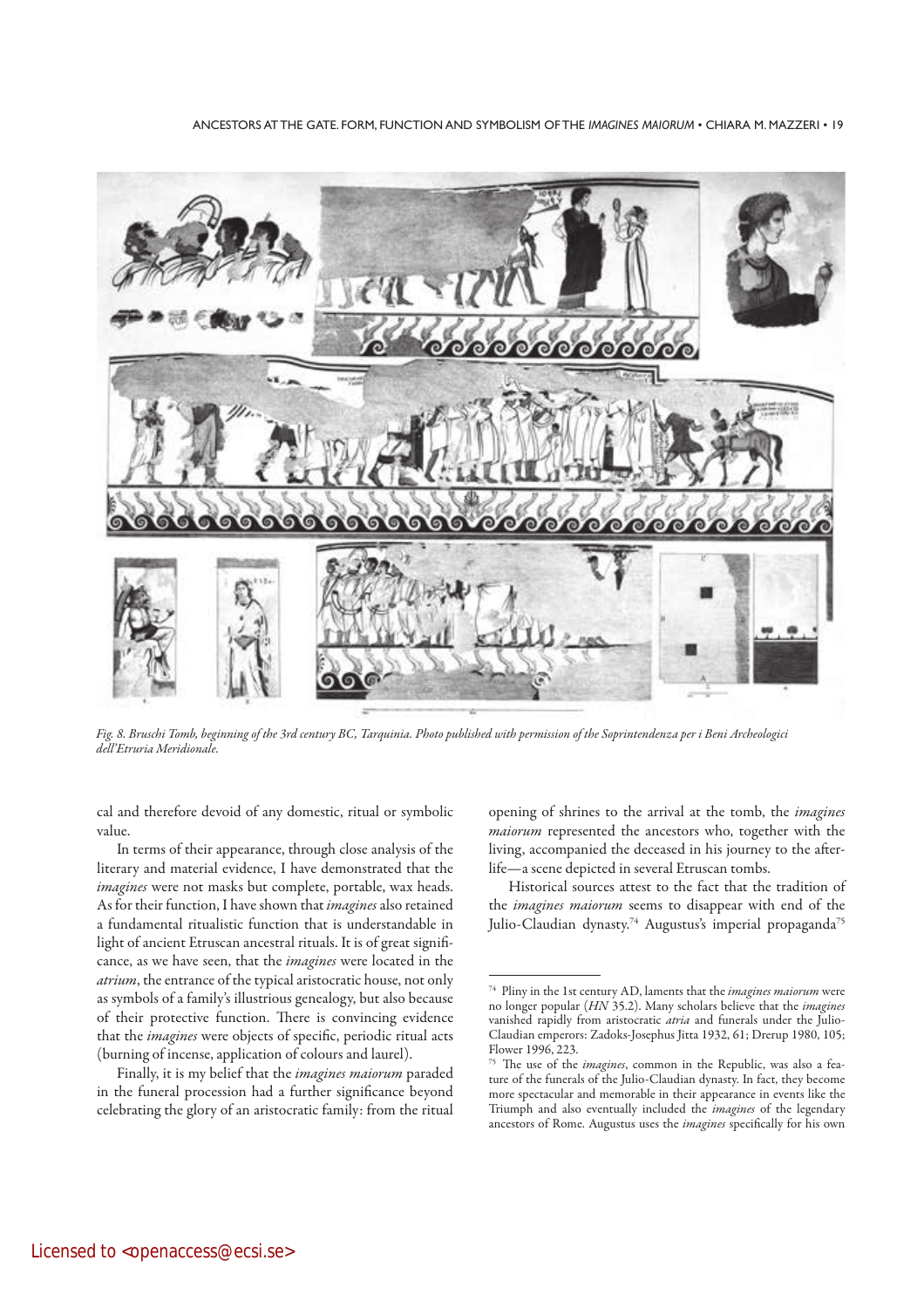appropriated the ancestors' symbolism and instead involved grandiose public honours offered to the legendary ancestors of Rome. Thus, such imperial acts could have shifted attention away from and outshone the individual family's ancestors, and may have led to a complete transformation of the category of the *imagines maiorum* from objects of private ritual to those of the political sphere and, ultimately, brought about their demise.

CHIARA M. MAZZERI Department of Classical Archaeology Somerville College University of Oxford

Contact: via Torrevecchia 6 IT-01100 Viterbo chiaramazzeri@hotmail.it

# **Bibliography**

- Beard, M., J. North & S. Price 1998. *Religions of Rome*, Cambridge.
- Beard, M. 2008. *The fires of Vesuvius: Pompeii lost and found*, Cambridge.
- Bergmann, B. 1994. 'The Roman house as memory theater: The House of the Tragic Poet in Pompeii', *ArtB* 76, 225–256.
- Bettini, M. 1986. *Antropologia e Cultura Romana: parentela, tempo, immagini dell'anima*, Roma.
- Bettini, M. 2009. *Affari di famiglia, la parenela nella letteratura e nella cultura antica*, Bologna.
- Bianchi Bandinelli, R. 1969. *L'arte romana nel centro del potere*, Roma.
- Bianchi Bandinelli, R. 1982. *L'arte etrusca*, Roma.
- Bianchi Bandinelli, R. & M. Torelli 2008. *L'arte dell'antichità classica: Etruria Roma*, Milano.
- Bonfante, L. 1986. *Etruscan life and afterlife*, Detroit.
- Bonfante, L. & J. Swaddling 2006. *Etruscan myths*, Austin.
- Boyce, G.K. 1937. *Corpus of the Lararia of Pompeii* (MAAR, 14), Roma.
- Camporeale, G. 2000. *Gli etruschi, storia e civiltà*, Milano.
- Camporeale, G. 2009. 'The deified deceased in Etruscan culture', in *New perspectives on Etruria and Early Rome*, eds. S. Bell & H. Nagy, Wisconsin, 220–250.
- Clarke, J.R. 1991. *The houses of Roman Italy 100 B.C–A.D. 250: Ritual, space and decoration*, Berkeley.
- Clarke, J.R. 2003. *Art in the lives of ordinary Romans: Visual representation and non-elite viewers in Italy,100 B.C.– A.D. 315*, Berkeley.
- Coarelli, F. 1976. *Guida archeologica di Pompei*, Roma.
- Colonna G. & F.W. von Hase 1984. 'Alle origini della statuaria etrusca; la tomba delle Statue presso Ceri', *StEtr*  52, 13*–*59.
- Cormack, S. 2007, 'The tomb at Pompeii', in *The world of Pompeii*, eds. J.J. Dobbins & P.W. Foss, London.
- Cristofani, M. 1973. *Introduzione allo studio dell'etrusco*, Firenze.
- Cristofani, M. 1978, *L'arte degli etruschi: Produzione e consumo*, Torino.
- Cristofani, M. 1984, *Etruschi, una nuova immagine*, Firenze.

political purposes. The complex iconography of the Forum of Augustus with the statue of Trojan ancestry, Alban kings, Romulus and all Julio-Claudian ancestors, is meant to call to mind the display of the *imagines* in the *atrium* with their *tituli*. Therefore, Augustus uses ancestor iconography in order to represent the empire as a family and himself as *pater familias*, ("father of family") and *pater patria*, ("father of his country"). In this logic of identification in the empire is collocated the addition of the legendary ancestors. See Dio Cass. 53.30.5: funeral of Marcellus, Dio Cass. 56.34: funeral of Agrippa, Tac. *Ann*. 3.5: funeral of Druso, funeral of Octavia; Dio Cass. 56.34.3: funeral of Augustus. For the Forum of Augustus's relationship to the *atrium*, see Ov. *Fast.* 1. 589–592: "And the whole empire was returned to our people and your grandfather was given the name Augustus. Survey the wax *imagines* arranged round the *atria* of the well-born: so great a name was bestowed on no other man". For Augustus's use of the *imagines*, see: Swift 1923, 286–301; Rowell 1940, 131–142; Wiseman 1974, 153–164; Price 1987, 64–65; Zanker 1990, 129–130 and 192–193; Flower 1996, 224–225, 228; Favro & Johanson 2010, 12–37.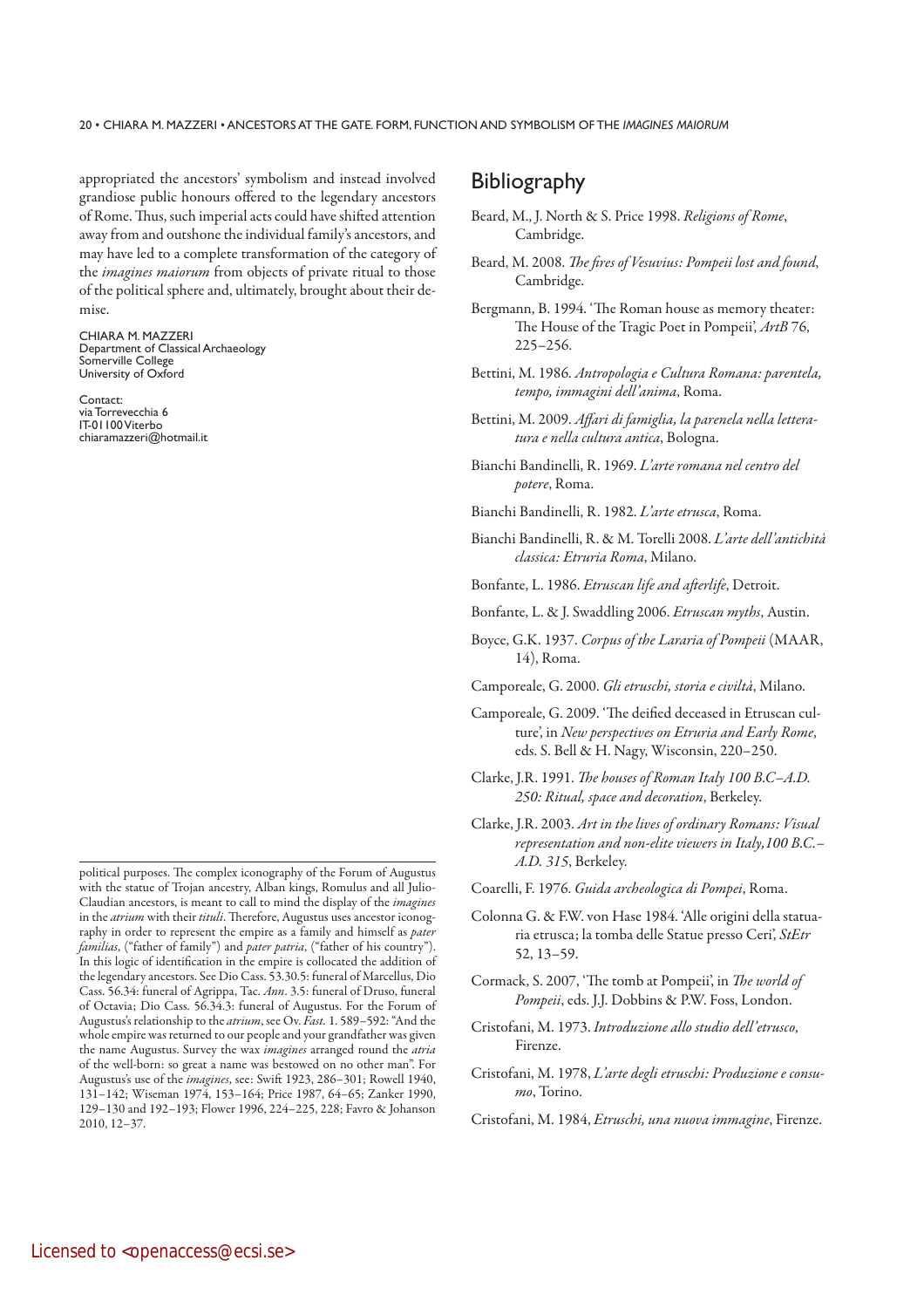#### ANCESTORS AT THE GATE. FORM, FUNCTION AND SYMBOLISM OF THE *IMAGINES MAIORUM* CHIARA M. MAZZERI 21

- De Carolis, E. 2007. *Il mobile a Pompei e Ercolano: letti, tavoli, sedie e Armadi. Contributo alla tipologia dei mobili*, *Roma.*
- Drerup, H. 1980. 'Totenmaske und Ahnenbild bei den Romern', *MDAI(R)* 87, 81–129.
- Dumézil, G. 1977. *La religione romana arcaica*, Milano.
- Dupont, F. 1989. *La vita quotidiana nella Roma Repubblicana*, Roma-Bari.
- Favro, D. & C. Johanson 2010. 'Death in motion: Funeral processions in the Roman Forum', *JSAH* 69, 12–37.
- Fiorelli, G. 1853. *Monumenti Cumani*, Napoli.
- Flower, H.I. 1996. *Ancestor masks and aristocratic power in Roman culture*, Oxford.
- Giacobello, F. 2008. *Larari pompeiani: Iconografia e culto dei lari in ambito domestico*, Milano.
- Gruen, E.S. 1992. *Culture and national identity in Republican Rome*, New York.
- Haynes, S. 2000. *Etruscan civilization: A cultural history*, Los Angeles.
- Holliday, P.J. 2002. *The origin of Roman historical commemoration in the visual arts*, Cambridge.
- Jannot, J.R. 2005. *Religion in ancient Etruria*, Wisconsin.
- Ling, R. 1991. *Roman painting*, Cambridge.
- Maiuri, A. 1933. *Pompei i nuovi scavi e la villa dei misteri,*  Roma.
- Minervini, G. 1853, *Bullettino archeologico napolitano*, n.s. 1, Napoli.
- Morris, I. 1992. *Death-ritual and social structure in Classical Antiquity*, Cambridge.
- Munk Højte, J., ed. 2002. *Images of ancestors*, Aarhus.
- Naso, A. 2001. 'Dalla capanna alla casa. Riflessi nell'architettura funeraria etrusca', in *From huts to houses. Transformations of ancient societies. Proceedings of an International Seminar organized by the Norwegian and Swedish Institutes in Rome, 21*–*24 September 1997*, eds. J.R. Brandt & L. Karlsson, Stockholm, 29–39.
- Nielsen, M. 1984–1986. 'Fra mand til kvinde eller vice versa. Hastvaerk i sen etruskisk gravkunst', in *Museum Tusculanum. Dansk tidsskrift for græske og latinske studier* 56, 267–287.
- Orr, D.G. 1972. *Roman domestic religion: A study of the Roman household deities and their shrines at Pompeii and Herculaneum*, Maryland.
- Pallottino, M. 1942. *Etruscologia*, Milano.
- Pallottino, M. 1979. 'Il culto degli antenati in Etruria ed una probabile equivalenza lessicale etrusco-latina', *Saggi di Antichità*, 791–822.
- Pallottino, M. 1984*. Storia della prima Italia*, Milano.
- Pieraccini, L. 2000. 'Families, feasting, and funerals: Funerary ritual at ancient Caere', *EtrStud* 7, 35–49.
- Pieraccini, L. 2013. 'Food and drink in the Etruscan world', in *The world of the Etruscans*, ed. J. Turfa, Oxford, 812–822.
- Prayon, F. 1974. 'Zum ursprunglichen Aussehen und zur Deutung des Kultraumes in der Tomba della Cinque Sedie bei Cerveteri, *MarbWPr* 12, 1–15.
- Prayon, F. 1975. *Frühetruskische Grab- und Hausarchitektur*, Heidelberg.
- Prayon, F. 1979. 'Felsthrone in Mittelitalien', *RM* 86, 87–101.
- Prayon, F. 2006. *Die Etrusker. Jenseitsvorstellungen und Ahnen kult*, Mainz.
- Prayon, F. 2009. 'Houses, tombs and temples. The atrium as Italo-Etruscan architectural concept and as social form', in *Etruscan by definition: The cultural, regional, and personal identity of Etruscans*, eds. J. Swaddling & P. Perkins, London, 60–63.
- Price, S.R.F. 1987. 'From noble funerals to divine cult: The consecration of the Roman emperors', in *Rituals of royalty: Power and ceremonial in traditional societies*, ed. D. Cannadine & S. Price, Oxford, 56–105.
- Rowell, H. 1940. 'The forum and funeral "imagines" of Augustus', *MAAR* 17, 131–143.
- Schiavone, A. 2005. *Storia del diritto romano e linee di diritto privato*, Torino.
- Steingräber, S. 1983. *Città e necropoli dell'Etruria*, Roma.
- Steingräber, S. 1984. *Catalogo ragionato della pittura etrusca*, Milano.
- Steingräber, S. 1997. 'Le culte des morts et les monuments de pierre des nécropoles étrusques', in *Les étrusques: les plus religieux des hommes. Etat de la recherche sur la religion étrusque. Actes du colloque international*, eds F. Gaultier & D. Briquel, Paris, 97–116.